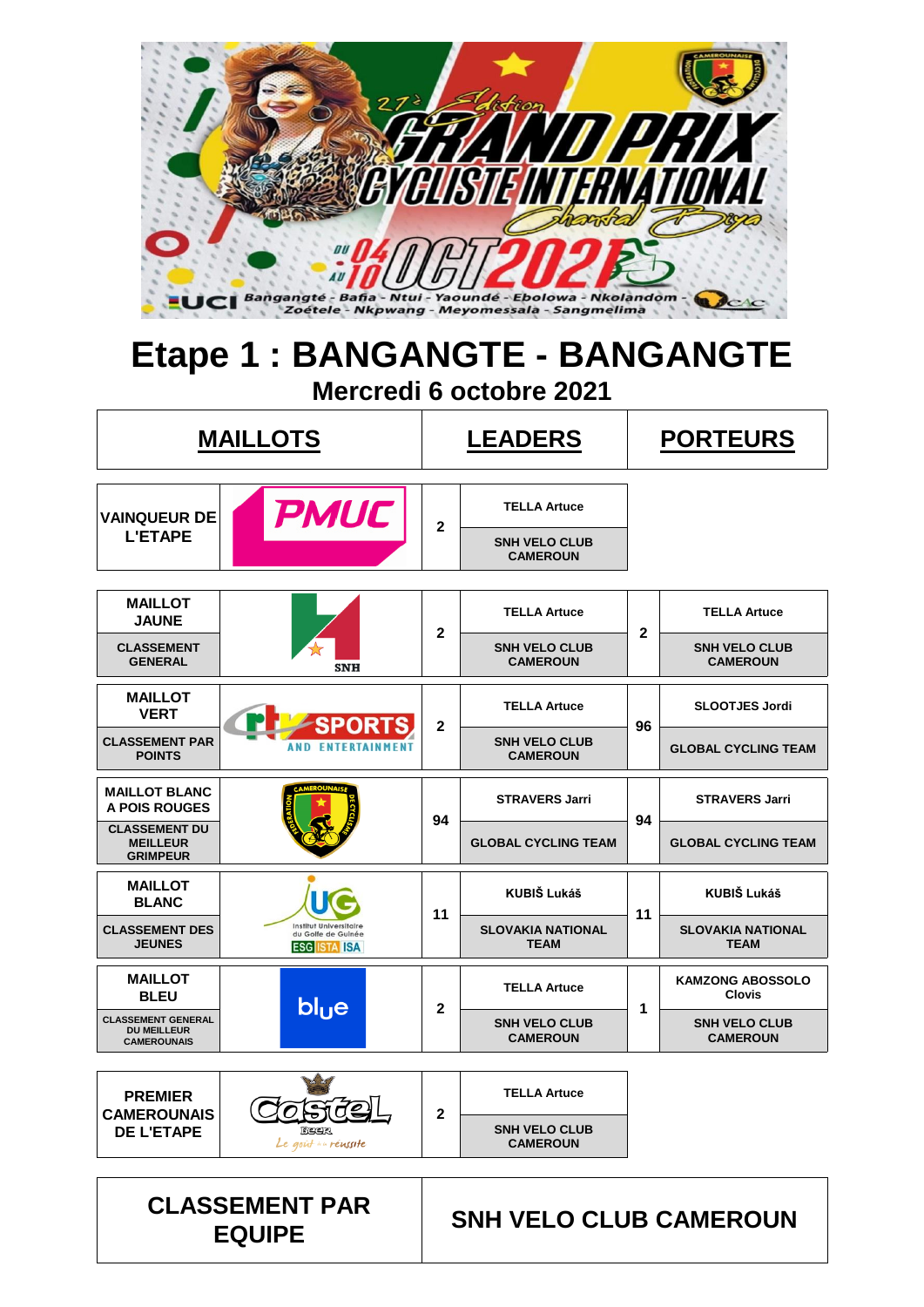

**Organisateur - Organiser :** FEDERATION CAMEROUNAISE DE CYCLISME **Epreuve - Race :** GRAND PRIX INTERNATIONAL CHANTAL BIYA 2021

**Date :** 06/10/2021

### **CLASSEMENT DE L'ETAPE STAGE CLASSIFICATION**

#### BANGANGTE - BANGANGTE



**Etape - Stage :** 1

**Distance :** 116.1 km

**Moyenne - Average :** 37.468km/h

Rang Rank Dos. Bib UCI ID NOM Prénom Last name First Name Equipe Team Nat. **Nat Temps** Time **E**cart Gap Bonif. **Bon** Pen. 1 2 10008908826 TELLA Artuce SNH VELO CLUB CAMEROUN CMR 03h05'55'' 2 96 10073630357 SLOOTJES Jordi GLOBAL CYCLING TEAM NED 03h06'10'' 15'' 3 11 10023479135 \* KUBIŠ Lukáš SLOVAKIA NATIONAL TEAM SVK 03h06'10" " 4 1 10007763317 KAMZONG ABOSSOLO Clovis SNH VELO CLUB CAMEROUN CMR 03h06'10'' '' 5 52 10016241521 \* TAILLANDIER Axel CLUB DE LA DEFENSE FRA 03h06'12'' 17'' 6 41 10014287070 BISSA Badoja CAMEROUN EQUIPE NATION CMR 03h06'12'' '' 7 42 10084865482 \* KOSSOKO Sadikou CAMEROUN EQUIPE NATION CMR 03h06'12'' '' 8 24 10061744221 \* DAUMONT Paul BURKINA FASO EQUIPE NATI BUR 03h06'12" " 9 5 10074935615 \* VOUKENG KEMTSOP Ismael SNH VELO CLUB CAMEROUN CMR 03h06'12'' '' 10 75 10091576064 \* KLOPPER Christiaan MARTIGUES SPORT CYCLIS RSA 03h06'12'' '' 11 12 10046019309 \* FOLTÁN Adam SLOVAKIA NATIONAL TEAM SVK 03h06'12" 12 82 10093368948 DIARRA Sidiki MALI EQUIPE NATIONALE MLI 03h06'12" 13 6 10074935716 \* KUERE NOUNAWE Rodrigue Eric SNH VELO CLUB CAMEROUN CMR 03h06'12'' '' 14 95 10023055971 SCHUURMANS Luuk GLOBAL CYCLING TEAM NED 03h06'12'' '' 15 43 10064531555 \* KAMDEM FODJO Jordan CAMEROUN EQUIPE NATION CMR 03h06'12'' '' 16 54 10015123900 GUEYDON Julien CLUB DE LA DEFENSE FRA 03h06'12'' '' 17 21 10061702488 SORGHO W. Mathias BURKINA FASO EQUIPE NATI BUR 03h06'12'' '' 18 26 10061743817 KONE Souleymane BURKINA FASO EQUIPE NATI BUR 03h06'12' 19 94 10014277067 STRAVERS Jarri GLOBAL CYCLING TEAM NED 03h06'12'' '' 20 4 10015622741 TIENTCHEU Michel SNH VELO CLUB CAMEROUN CMR 03h06'12" 21 65 10010103239 SANOGO Abou CÔTE D'IVOIRE EQUIPE NATI CIV 03h06'12" 22 91 10013304744 QUAEDVLIEG Lars GLOBAL CYCLING TEAM NED 03h06'12" 23 56 10015725094 \* COLLUCCINI Nicolas CLUB DE LA DEFENSE FRA 03h06'12" ' 24 71 10010590461 ANDREEV Yordan MARTIGUES SPORT CYCLIS BUL 03h06'12'' '' 25 92 10007863650 MERX Peter GLOBAL CYCLING TEAM NED 03h06'12'' '' 26 72 10016134619 ANGELOV Lachezar MARTIGUES SPORT CYCLIS BUL 03h06'12'' '' 27 64 10014286969 TRAORÉ Souleymane CÔTE D'IVOIRE EQUIPE NATI CIV 03h06'12' 28 53 10005615472 GRACZYK Vincent CLUB DE LA DEFENSE FRA 03h06'12" 29 93 10003332235 SMITS Florian GLOBAL CYCLING TEAM NED 03h06'12'' '' 30 61 10008667740 CISSE Isiaka CÔTE D'IVOIRE EQUIPE NATI CIV 03h06'12'' " 31 13 10046046890 \* ROVDER Pavol SLOVAKIA NATIONAL TEAM SVK 03h06'39'' 44'' 32 45 10054385658 ZANG ONDOA Jacques CAMEROUN EQUIPE NATION CMR 03h06'39" ' 33 51 10086056259 NOUVEAU Maxime CLUB DE LA DEFENSE FRA 03h06'39'' '' 34 23 10009577116 YARBANGA Salifou BURKINA FASO EQUIPE NATI BUR 03h06'49'' 54'' 35 63 10015858773 YOSSI Adama CÔTE D'IVOIRE EQUIPE NATI CIV 03h06'56'' 01'01'' 36 76 10052874175 \* VENKOV Ventsislav MARTIGUES SPORT CYCLIS BUL 03h06'56'' '' 37 15 10046052247 \* MERTA Filip SLOVAKIA NATIONAL TEAM SVK 03h06'56" " 38 3 10023528645 YAOU Gadji SNH VELO CLUB CAMEROUN CMR 03h06'56' 39 22 10064281981 MONEAN Vinlegdiwaogo Bassirou BURKINA FASO EQUIPE NATI BUR 03h06'56'' '' 40 44 10120006865 NJOTCHUI FOUEKENG Marios CAMEROUN EQUIPE NATION CMR 03h06'56'' '' 41 46 10094786764 NJIASSE POPOUNA Mamouda CAMEROUN EQUIPE NATION CMR 03h07'54'' 01'59'' 42 14 10015521701 KAŠKO Dávid SLOVAKIA NATIONAL TEAM SVK 03h06'12'' 17'' 43 16 10046024056 \* GAVENDA Martin SLOVAKIA NATIONAL TEAM SVK 03h08'39'' 02'44'' 44 25 10023468526 \* NIKIEMA Bachirou BURKINA FASO EQUIPE NATI BUR 03h09'18'' 03'23'' 45 73 10050617513 CANNAS Mathieu MARTIGUES SPORT CYCLIS FRA 03h09'36'' 03'41'' 46 74 10026493512 DE SIMONE Luc MARTIGUES SPORT CYCLIS FRA 03h11'29'' 05'34'' 47 81 10013638180 COULIBALY Bréhima MALI EQUIPE NATIONALE MLI 03h26'11'' 20'16'' 48 83 10093409061 TOGOLA Moussa MALI EQUIPE NATIONALE MLI 03h26'13'' 20'18'' 49 62 10013646264 LENGANI Amadou CÔTE D'IVOIRE EQUIPE NATI CIV 03h26'13'' ''

**Copyright © F2Concept - 2021 - retrouvez ces classements sur www.votrecourse.com PHILIPPON Nicolas - +33 6 12 15 61 03 (FRA) - +237 670 397 719**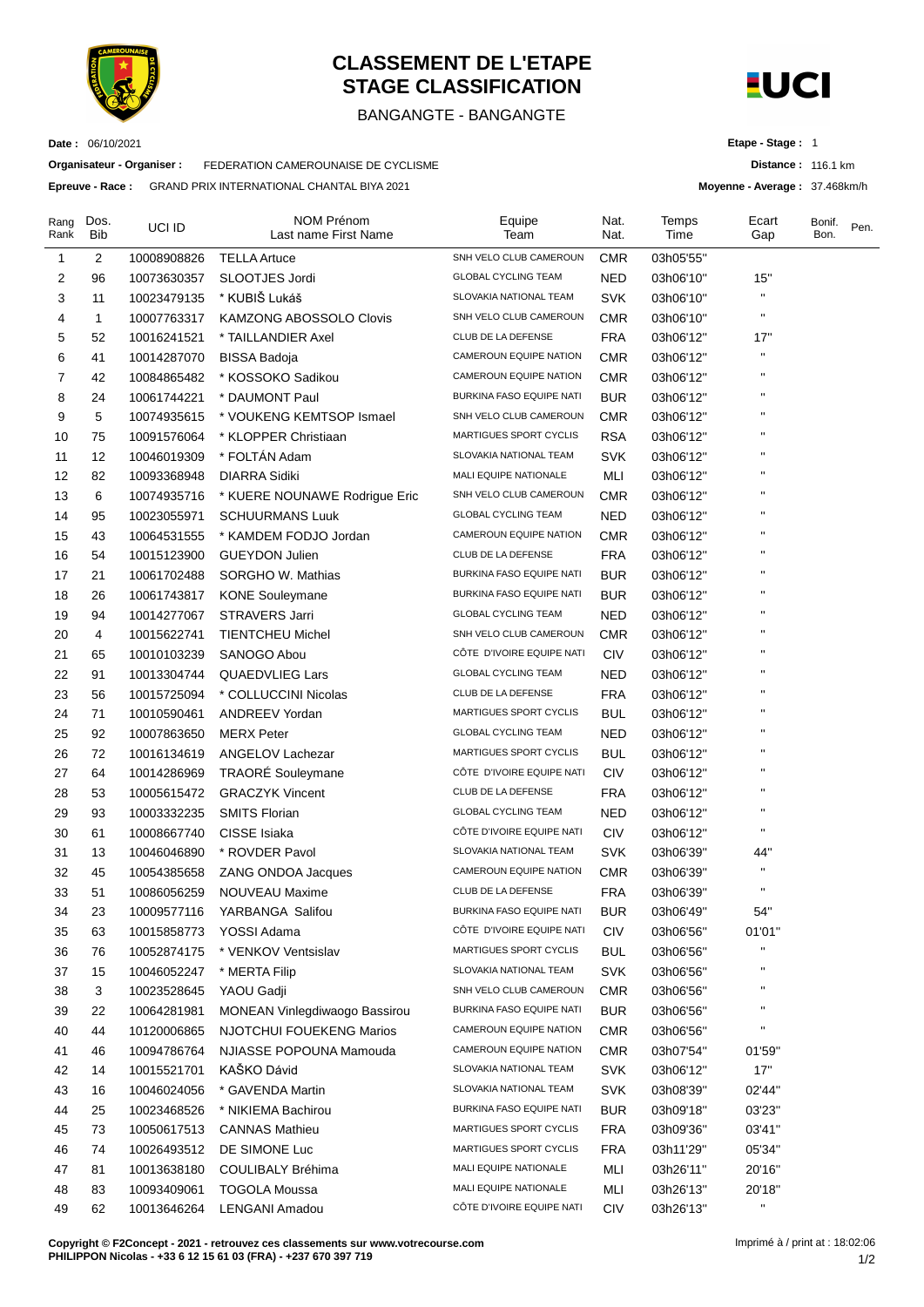| 50 | 32 | 10075803561 | SOWOU Rémi                 | <b>BENIN EQUIPE NATIONALE</b> | <b>BEN</b> | 03h26'15" | 20'20" |
|----|----|-------------|----------------------------|-------------------------------|------------|-----------|--------|
| 51 | 55 | 10014727412 | <b>KERVADEC Stevan</b>     | CLUB DE LA DEFENSE            | <b>FRA</b> | 03h28'15" | 22'20" |
| 52 | 34 | 10086932996 | * SOUDJI Romuald           | <b>BENIN EQUIPE NATIONALE</b> | <b>BEN</b> | 03h33'18" | 27'23" |
| 53 | 33 | 10109242895 | * SODJEDE Ricardo Chilvers | <b>BENIN EQUIPE NATIONALE</b> | <b>BEN</b> | 03h33'29" | 27'34" |
| 54 | 66 | 10065739409 | KOUADIO Kouamé Antoine     | CÔTE D'IVOIRE EQUIPE NATI     | CIV        | 03h36'18" | 30'23" |
| 55 | 31 | 10114659640 | KINNOUHEZAN Honoré         | <b>BENIN EQUIPE NATIONALE</b> | <b>BEN</b> | 03h37'50" | 31'55" |
| 56 | 85 | 10093452309 | TOGOLA Soumaïla            | <b>MALI EQUIPE NATIONALE</b>  | MLI        | 03h42'59" | 37'04" |

**Aucun coureur hors-délai / No OTL**

**Nombre de partants : 56**

**Aucun non partant - No DN** S

**Aucun abandon - No DNF**

 $\hat{A}$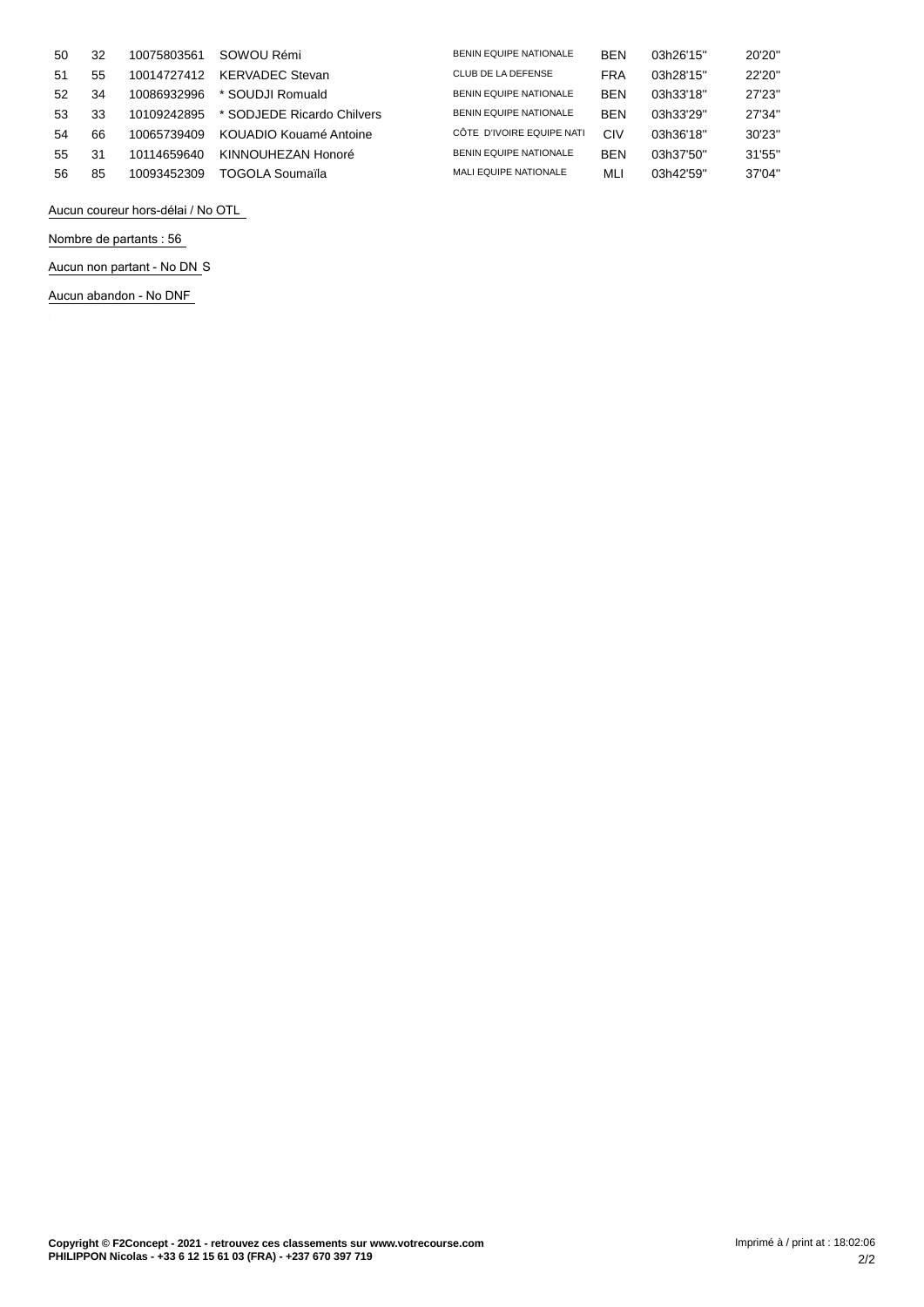

#### **CLASSEMENT GENERAL GENERAL CLASSIFICATION**

#### BANGANGTE - BANGANGTE



**Date :** 06/10/2021

**Organisateur - Organiser :** FEDERATION CAMEROUNAISE DE CYCLISME

**Epreuve - Race :** GRAND PRIX INTERNATIONAL CHANTAL BIYA 2021

**Etape - Stage :** 1

**Distance :** 116.1 km

**Moyenne - Average :** 37.468km/h

| SNH VELO CLUB CAMEROUN<br>2<br>$\mathbf{1}$<br><b>TELLA Artuce</b><br><b>CMR</b><br>03h05'55"<br>10008908826<br>2<br>96<br><b>GLOBAL CYCLING TEAM</b><br><b>NED</b><br>15"<br>SLOOTJES Jordi<br>10073630357<br>03h06'10"<br>$\mathbf{H}$<br>* KUBIŠ Lukáš<br>3<br><b>SVK</b><br>11<br>10023479135<br>SLOVAKIA NATIONAL TEAM<br>03h06'10"<br>$\mathbf{H}$<br>SNH VELO CLUB CAMEROUN<br>4<br>1<br>10007763317<br><b>KAMZONG ABOSSOLO Clovis</b><br><b>CMR</b><br>03h06'10"<br>5<br>17"<br>52<br>* TAILLANDIER Axel<br>CLUB DE LA DEFENSE<br><b>FRA</b><br>10016241521<br>03h06'12"<br>$\bar{\mathbf{u}}$<br>6<br>CAMEROUN EQUIPE NATIONALE<br>41<br>10014287070<br><b>BISSA Badoja</b><br><b>CMR</b><br>03h06'12"<br>$\mathbf{H}$<br>7<br>CAMEROUN EQUIPE NATIONALE<br>42<br>* KOSSOKO Sadikou<br><b>CMR</b><br>10084865482<br>03h06'12"<br>$\mathbf{H}$<br>8<br>BURKINA FASO EQUIPE NATIONA<br>24<br>* DAUMONT Paul<br><b>BUR</b><br>10061744221<br>03h06'12"<br>$\mathbf{H}$<br>9<br>5<br>SNH VELO CLUB CAMEROUN<br>* VOUKENG KEMTSOP Ismael<br><b>CMR</b><br>10074935615<br>03h06'12"<br>$\mathbf{H}$<br>75<br>MARTIGUES SPORT CYCLISME<br><b>RSA</b><br>10<br>10091576064<br>* KLOPPER Christiaan<br>03h06'12"<br>$\mathbf{H}$<br>* FOLTÁN Adam<br>11<br>12<br>SLOVAKIA NATIONAL TEAM<br><b>SVK</b><br>10046019309<br>03h06'12"<br>$\mathbf{H}$<br>12<br>MALI EQUIPE NATIONALE<br>82<br><b>DIARRA Sidiki</b><br>MLI<br>03h06'12"<br>10093368948<br>$\mathbf{H}$<br>SNH VELO CLUB CAMEROUN<br>13<br>6<br>10074935716<br>* KUERE NOUNAWE Rodrigue Eric<br><b>CMR</b><br>03h06'12"<br>$\mathbf{H}$<br><b>GLOBAL CYCLING TEAM</b><br>14<br>95<br><b>NED</b><br><b>SCHUURMANS Luuk</b><br>03h06'12"<br>10023055971<br>$\mathbf{H}$<br>CAMEROUN EQUIPE NATIONALE<br>15<br>43<br>* KAMDEM FODJO Jordan<br><b>CMR</b><br>10064531555<br>03h06'12"<br>$\mathbf{H}$<br>16<br>CLUB DE LA DEFENSE<br><b>FRA</b><br>54<br><b>GUEYDON Julien</b><br>10015123900<br>03h06'12"<br>$\mathbf{H}$<br>BURKINA FASO EQUIPE NATIONA<br>17<br>21<br>10061702488<br>SORGHO W. Mathias<br><b>BUR</b><br>03h06'12"<br>$\mathbf{H}$<br>BURKINA FASO EQUIPE NATIONA<br>18<br>26<br><b>BUR</b><br>10061743817<br><b>KONE Souleymane</b><br>03h06'12"<br>$\mathbf{H}$<br>19<br>94<br>10014277067<br><b>STRAVERS Jarri</b><br><b>GLOBAL CYCLING TEAM</b><br><b>NED</b><br>03h06'12"<br>$\mathbf{H}$<br>SNH VELO CLUB CAMEROUN<br>20<br>4<br><b>TIENTCHEU Michel</b><br><b>CMR</b><br>03h06'12"<br>10015622741<br>$\mathbf{H}$<br>CÔTE D'IVOIRE EQUIPE NATION<br>21<br>65<br>10010103239<br>SANOGO Abou<br><b>CIV</b><br>03h06'12"<br>$\mathbf{H}$<br><b>GLOBAL CYCLING TEAM</b><br><b>NED</b><br>22<br>91<br><b>QUAEDVLIEG Lars</b><br>03h06'12"<br>10013304744<br>$\mathbf{H}$<br>23<br>CLUB DE LA DEFENSE<br>56<br>* COLLUCCINI Nicolas<br><b>FRA</b><br>10015725094<br>03h06'12"<br>$\mathbf{H}$<br>24<br>71<br>MARTIGUES SPORT CYCLISME<br><b>ANDREEV Yordan</b><br>BUL<br>10010590461<br>03h06'12"<br>$\mathbf{H}$<br>25<br>92<br><b>MERX Peter</b><br><b>GLOBAL CYCLING TEAM</b><br><b>NED</b><br>10007863650<br>03h06'12"<br>$\mathbf{H}$<br>26<br>72<br>MARTIGUES SPORT CYCLISME<br>10016134619<br>ANGELOV Lachezar<br><b>BUL</b><br>03h06'12"<br>$\mathbf{H}$<br><b>TRAORÉ</b> Souleymane<br>CÔTE D'IVOIRE EQUIPE NATION<br>27<br>64<br><b>CIV</b><br>03h06'12"<br>10014286969<br>$\mathbf{H}$<br>28<br>CLUB DE LA DEFENSE<br>53<br>10005615472<br><b>GRACZYK Vincent</b><br><b>FRA</b><br>03h06'12"<br>$\mathbf{H}$<br><b>GLOBAL CYCLING TEAM</b><br>29<br>93<br>10003332235<br><b>SMITS Florian</b><br><b>NED</b><br>03h06'12"<br>$\mathbf{H}$<br>CISSE Isiaka<br>CÔTE D'IVOIRE EQUIPE NATIONA<br><b>CIV</b><br>30<br>61<br>10008667740<br>03h06'12"<br>$\mathbf{u}$<br>KAŠKO Dávid<br>SLOVAKIA NATIONAL TEAM<br>31<br>14<br>10015521701<br><b>SVK</b><br>03h06'12"<br>SLOVAKIA NATIONAL TEAM<br>44"<br>32<br>13<br>* ROVDER Pavol<br><b>SVK</b><br>10046046890<br>03h06'39"<br>$\mathbf{u}$<br>CAMEROUN EQUIPE NATIONALE<br>33<br>45<br><b>CMR</b><br>10054385658<br>ZANG ONDOA Jacques<br>03h06'39"<br>CLUB DE LA DEFENSE<br><b>FRA</b><br>NOUVEAU Maxime<br>34<br>51<br>10086056259<br>03h06'39"<br>BURKINA FASO EQUIPE NATIONA<br>54"<br>35<br>23<br>10009577116<br>YARBANGA Salifou<br><b>BUR</b><br>03h06'49"<br>36<br>CÔTE D'IVOIRE EQUIPE NATION<br>YOSSI Adama<br><b>CIV</b><br>01'01"<br>63<br>10015858773<br>03h06'56"<br>П<br>MARTIGUES SPORT CYCLISME<br>37<br>* VENKOV Ventsislav<br><b>BUL</b><br>76<br>10052874175<br>03h06'56"<br>П<br>SLOVAKIA NATIONAL TEAM<br>38<br>15<br>* MERTA Filip<br><b>SVK</b><br>10046052247<br>03h06'56"<br>$\mathbf{H}$<br>SNH VELO CLUB CAMEROUN<br>39<br>3<br>YAOU Gadji<br><b>CMR</b><br>10023528645<br>03h06'56"<br>п<br>BURKINA FASO EQUIPE NATIONA<br>40<br><b>MONEAN Vinlegdiwaogo Bassirou</b><br><b>BUR</b><br>22<br>10064281981<br>03h06'56"<br>u<br>41<br>44<br><b>NJOTCHUI FOUEKENG Marios</b><br>CAMEROUN EQUIPE NATIONALE<br><b>CMR</b><br>10120006865<br>03h06'56"<br>42<br>CAMEROUN EQUIPE NATIONALE<br><b>CMR</b><br>46<br>10094786764<br>NJIASSE POPOUNA Mamouda<br>03h07'54"<br>01'59"<br>SLOVAKIA NATIONAL TEAM<br><b>SVK</b><br>43<br>* GAVENDA Martin<br>02'44"<br>16<br>10046024056<br>03h08'39"<br>44<br>BURKINA FASO EQUIPE NATIONA<br>25<br><b>BUR</b><br>03'23"<br>10023468526<br>* NIKIEMA Bachirou<br>03h09'18"<br>45<br><b>CANNAS Mathieu</b><br>MARTIGUES SPORT CYCLISME<br><b>FRA</b><br>73<br>10050617513<br>03h09'36"<br>03'41"<br>MARTIGUES SPORT CYCLISME<br>46<br>DE SIMONE Luc<br><b>FRA</b><br>74<br>10026493512<br>03h11'29"<br>05'34"<br>MALI EQUIPE NATIONALE<br>47<br>81<br>MLI<br>10013638180<br>COULIBALY Bréhima<br>03h26'11"<br>20'16"<br>MALI EQUIPE NATIONALE<br>48<br>MLI<br>83<br>10093409061<br><b>TOGOLA Moussa</b><br>03h26'13"<br>20'18"<br>u<br>CÔTE D'IVOIRE EQUIPE NATIONA<br>49<br>62<br><b>LENGANI Amadou</b><br><b>CIV</b><br>10013646264<br>03h26'13" | Rang<br>Rank | Dos.<br>Bib | UCI ID | <b>NOM Prénom</b><br>Last name First Name | Equipe<br>Team | Nat.<br>Nat. | Temps<br>Time | Ecart<br>Gap |
|-------------------------------------------------------------------------------------------------------------------------------------------------------------------------------------------------------------------------------------------------------------------------------------------------------------------------------------------------------------------------------------------------------------------------------------------------------------------------------------------------------------------------------------------------------------------------------------------------------------------------------------------------------------------------------------------------------------------------------------------------------------------------------------------------------------------------------------------------------------------------------------------------------------------------------------------------------------------------------------------------------------------------------------------------------------------------------------------------------------------------------------------------------------------------------------------------------------------------------------------------------------------------------------------------------------------------------------------------------------------------------------------------------------------------------------------------------------------------------------------------------------------------------------------------------------------------------------------------------------------------------------------------------------------------------------------------------------------------------------------------------------------------------------------------------------------------------------------------------------------------------------------------------------------------------------------------------------------------------------------------------------------------------------------------------------------------------------------------------------------------------------------------------------------------------------------------------------------------------------------------------------------------------------------------------------------------------------------------------------------------------------------------------------------------------------------------------------------------------------------------------------------------------------------------------------------------------------------------------------------------------------------------------------------------------------------------------------------------------------------------------------------------------------------------------------------------------------------------------------------------------------------------------------------------------------------------------------------------------------------------------------------------------------------------------------------------------------------------------------------------------------------------------------------------------------------------------------------------------------------------------------------------------------------------------------------------------------------------------------------------------------------------------------------------------------------------------------------------------------------------------------------------------------------------------------------------------------------------------------------------------------------------------------------------------------------------------------------------------------------------------------------------------------------------------------------------------------------------------------------------------------------------------------------------------------------------------------------------------------------------------------------------------------------------------------------------------------------------------------------------------------------------------------------------------------------------------------------------------------------------------------------------------------------------------------------------------------------------------------------------------------------------------------------------------------------------------------------------------------------------------------------------------------------------------------------------------------------------------------------------------------------------------------------------------------------------------------------------------------------------------------------------------------------------------------------------------------------------------------------------------------------------------------------------------------------------------------------------------------------------------------------------------------------------------------------------------------------------------------------------------------------------------------------------------------------------------------------------------------------------------------------------------------------------------------------------------------------------------------------------------------------------------------------------------------------------------------------------------------------------------------------------------------------------------------------------------------------------------------------------------------------------------------------------------------------------------------------------------------------------------------------------------------------------------------------------------------------------------------------------------------------------------------------------------------------------|--------------|-------------|--------|-------------------------------------------|----------------|--------------|---------------|--------------|
|                                                                                                                                                                                                                                                                                                                                                                                                                                                                                                                                                                                                                                                                                                                                                                                                                                                                                                                                                                                                                                                                                                                                                                                                                                                                                                                                                                                                                                                                                                                                                                                                                                                                                                                                                                                                                                                                                                                                                                                                                                                                                                                                                                                                                                                                                                                                                                                                                                                                                                                                                                                                                                                                                                                                                                                                                                                                                                                                                                                                                                                                                                                                                                                                                                                                                                                                                                                                                                                                                                                                                                                                                                                                                                                                                                                                                                                                                                                                                                                                                                                                                                                                                                                                                                                                                                                                                                                                                                                                                                                                                                                                                                                                                                                                                                                                                                                                                                                                                                                                                                                                                                                                                                                                                                                                                                                                                                                                                                                                                                                                                                                                                                                                                                                                                                                                                                                                                                                                                 |              |             |        |                                           |                |              |               |              |
|                                                                                                                                                                                                                                                                                                                                                                                                                                                                                                                                                                                                                                                                                                                                                                                                                                                                                                                                                                                                                                                                                                                                                                                                                                                                                                                                                                                                                                                                                                                                                                                                                                                                                                                                                                                                                                                                                                                                                                                                                                                                                                                                                                                                                                                                                                                                                                                                                                                                                                                                                                                                                                                                                                                                                                                                                                                                                                                                                                                                                                                                                                                                                                                                                                                                                                                                                                                                                                                                                                                                                                                                                                                                                                                                                                                                                                                                                                                                                                                                                                                                                                                                                                                                                                                                                                                                                                                                                                                                                                                                                                                                                                                                                                                                                                                                                                                                                                                                                                                                                                                                                                                                                                                                                                                                                                                                                                                                                                                                                                                                                                                                                                                                                                                                                                                                                                                                                                                                                 |              |             |        |                                           |                |              |               |              |
|                                                                                                                                                                                                                                                                                                                                                                                                                                                                                                                                                                                                                                                                                                                                                                                                                                                                                                                                                                                                                                                                                                                                                                                                                                                                                                                                                                                                                                                                                                                                                                                                                                                                                                                                                                                                                                                                                                                                                                                                                                                                                                                                                                                                                                                                                                                                                                                                                                                                                                                                                                                                                                                                                                                                                                                                                                                                                                                                                                                                                                                                                                                                                                                                                                                                                                                                                                                                                                                                                                                                                                                                                                                                                                                                                                                                                                                                                                                                                                                                                                                                                                                                                                                                                                                                                                                                                                                                                                                                                                                                                                                                                                                                                                                                                                                                                                                                                                                                                                                                                                                                                                                                                                                                                                                                                                                                                                                                                                                                                                                                                                                                                                                                                                                                                                                                                                                                                                                                                 |              |             |        |                                           |                |              |               |              |
|                                                                                                                                                                                                                                                                                                                                                                                                                                                                                                                                                                                                                                                                                                                                                                                                                                                                                                                                                                                                                                                                                                                                                                                                                                                                                                                                                                                                                                                                                                                                                                                                                                                                                                                                                                                                                                                                                                                                                                                                                                                                                                                                                                                                                                                                                                                                                                                                                                                                                                                                                                                                                                                                                                                                                                                                                                                                                                                                                                                                                                                                                                                                                                                                                                                                                                                                                                                                                                                                                                                                                                                                                                                                                                                                                                                                                                                                                                                                                                                                                                                                                                                                                                                                                                                                                                                                                                                                                                                                                                                                                                                                                                                                                                                                                                                                                                                                                                                                                                                                                                                                                                                                                                                                                                                                                                                                                                                                                                                                                                                                                                                                                                                                                                                                                                                                                                                                                                                                                 |              |             |        |                                           |                |              |               |              |
|                                                                                                                                                                                                                                                                                                                                                                                                                                                                                                                                                                                                                                                                                                                                                                                                                                                                                                                                                                                                                                                                                                                                                                                                                                                                                                                                                                                                                                                                                                                                                                                                                                                                                                                                                                                                                                                                                                                                                                                                                                                                                                                                                                                                                                                                                                                                                                                                                                                                                                                                                                                                                                                                                                                                                                                                                                                                                                                                                                                                                                                                                                                                                                                                                                                                                                                                                                                                                                                                                                                                                                                                                                                                                                                                                                                                                                                                                                                                                                                                                                                                                                                                                                                                                                                                                                                                                                                                                                                                                                                                                                                                                                                                                                                                                                                                                                                                                                                                                                                                                                                                                                                                                                                                                                                                                                                                                                                                                                                                                                                                                                                                                                                                                                                                                                                                                                                                                                                                                 |              |             |        |                                           |                |              |               |              |
|                                                                                                                                                                                                                                                                                                                                                                                                                                                                                                                                                                                                                                                                                                                                                                                                                                                                                                                                                                                                                                                                                                                                                                                                                                                                                                                                                                                                                                                                                                                                                                                                                                                                                                                                                                                                                                                                                                                                                                                                                                                                                                                                                                                                                                                                                                                                                                                                                                                                                                                                                                                                                                                                                                                                                                                                                                                                                                                                                                                                                                                                                                                                                                                                                                                                                                                                                                                                                                                                                                                                                                                                                                                                                                                                                                                                                                                                                                                                                                                                                                                                                                                                                                                                                                                                                                                                                                                                                                                                                                                                                                                                                                                                                                                                                                                                                                                                                                                                                                                                                                                                                                                                                                                                                                                                                                                                                                                                                                                                                                                                                                                                                                                                                                                                                                                                                                                                                                                                                 |              |             |        |                                           |                |              |               |              |
|                                                                                                                                                                                                                                                                                                                                                                                                                                                                                                                                                                                                                                                                                                                                                                                                                                                                                                                                                                                                                                                                                                                                                                                                                                                                                                                                                                                                                                                                                                                                                                                                                                                                                                                                                                                                                                                                                                                                                                                                                                                                                                                                                                                                                                                                                                                                                                                                                                                                                                                                                                                                                                                                                                                                                                                                                                                                                                                                                                                                                                                                                                                                                                                                                                                                                                                                                                                                                                                                                                                                                                                                                                                                                                                                                                                                                                                                                                                                                                                                                                                                                                                                                                                                                                                                                                                                                                                                                                                                                                                                                                                                                                                                                                                                                                                                                                                                                                                                                                                                                                                                                                                                                                                                                                                                                                                                                                                                                                                                                                                                                                                                                                                                                                                                                                                                                                                                                                                                                 |              |             |        |                                           |                |              |               |              |
|                                                                                                                                                                                                                                                                                                                                                                                                                                                                                                                                                                                                                                                                                                                                                                                                                                                                                                                                                                                                                                                                                                                                                                                                                                                                                                                                                                                                                                                                                                                                                                                                                                                                                                                                                                                                                                                                                                                                                                                                                                                                                                                                                                                                                                                                                                                                                                                                                                                                                                                                                                                                                                                                                                                                                                                                                                                                                                                                                                                                                                                                                                                                                                                                                                                                                                                                                                                                                                                                                                                                                                                                                                                                                                                                                                                                                                                                                                                                                                                                                                                                                                                                                                                                                                                                                                                                                                                                                                                                                                                                                                                                                                                                                                                                                                                                                                                                                                                                                                                                                                                                                                                                                                                                                                                                                                                                                                                                                                                                                                                                                                                                                                                                                                                                                                                                                                                                                                                                                 |              |             |        |                                           |                |              |               |              |
|                                                                                                                                                                                                                                                                                                                                                                                                                                                                                                                                                                                                                                                                                                                                                                                                                                                                                                                                                                                                                                                                                                                                                                                                                                                                                                                                                                                                                                                                                                                                                                                                                                                                                                                                                                                                                                                                                                                                                                                                                                                                                                                                                                                                                                                                                                                                                                                                                                                                                                                                                                                                                                                                                                                                                                                                                                                                                                                                                                                                                                                                                                                                                                                                                                                                                                                                                                                                                                                                                                                                                                                                                                                                                                                                                                                                                                                                                                                                                                                                                                                                                                                                                                                                                                                                                                                                                                                                                                                                                                                                                                                                                                                                                                                                                                                                                                                                                                                                                                                                                                                                                                                                                                                                                                                                                                                                                                                                                                                                                                                                                                                                                                                                                                                                                                                                                                                                                                                                                 |              |             |        |                                           |                |              |               |              |
|                                                                                                                                                                                                                                                                                                                                                                                                                                                                                                                                                                                                                                                                                                                                                                                                                                                                                                                                                                                                                                                                                                                                                                                                                                                                                                                                                                                                                                                                                                                                                                                                                                                                                                                                                                                                                                                                                                                                                                                                                                                                                                                                                                                                                                                                                                                                                                                                                                                                                                                                                                                                                                                                                                                                                                                                                                                                                                                                                                                                                                                                                                                                                                                                                                                                                                                                                                                                                                                                                                                                                                                                                                                                                                                                                                                                                                                                                                                                                                                                                                                                                                                                                                                                                                                                                                                                                                                                                                                                                                                                                                                                                                                                                                                                                                                                                                                                                                                                                                                                                                                                                                                                                                                                                                                                                                                                                                                                                                                                                                                                                                                                                                                                                                                                                                                                                                                                                                                                                 |              |             |        |                                           |                |              |               |              |
|                                                                                                                                                                                                                                                                                                                                                                                                                                                                                                                                                                                                                                                                                                                                                                                                                                                                                                                                                                                                                                                                                                                                                                                                                                                                                                                                                                                                                                                                                                                                                                                                                                                                                                                                                                                                                                                                                                                                                                                                                                                                                                                                                                                                                                                                                                                                                                                                                                                                                                                                                                                                                                                                                                                                                                                                                                                                                                                                                                                                                                                                                                                                                                                                                                                                                                                                                                                                                                                                                                                                                                                                                                                                                                                                                                                                                                                                                                                                                                                                                                                                                                                                                                                                                                                                                                                                                                                                                                                                                                                                                                                                                                                                                                                                                                                                                                                                                                                                                                                                                                                                                                                                                                                                                                                                                                                                                                                                                                                                                                                                                                                                                                                                                                                                                                                                                                                                                                                                                 |              |             |        |                                           |                |              |               |              |
|                                                                                                                                                                                                                                                                                                                                                                                                                                                                                                                                                                                                                                                                                                                                                                                                                                                                                                                                                                                                                                                                                                                                                                                                                                                                                                                                                                                                                                                                                                                                                                                                                                                                                                                                                                                                                                                                                                                                                                                                                                                                                                                                                                                                                                                                                                                                                                                                                                                                                                                                                                                                                                                                                                                                                                                                                                                                                                                                                                                                                                                                                                                                                                                                                                                                                                                                                                                                                                                                                                                                                                                                                                                                                                                                                                                                                                                                                                                                                                                                                                                                                                                                                                                                                                                                                                                                                                                                                                                                                                                                                                                                                                                                                                                                                                                                                                                                                                                                                                                                                                                                                                                                                                                                                                                                                                                                                                                                                                                                                                                                                                                                                                                                                                                                                                                                                                                                                                                                                 |              |             |        |                                           |                |              |               |              |
|                                                                                                                                                                                                                                                                                                                                                                                                                                                                                                                                                                                                                                                                                                                                                                                                                                                                                                                                                                                                                                                                                                                                                                                                                                                                                                                                                                                                                                                                                                                                                                                                                                                                                                                                                                                                                                                                                                                                                                                                                                                                                                                                                                                                                                                                                                                                                                                                                                                                                                                                                                                                                                                                                                                                                                                                                                                                                                                                                                                                                                                                                                                                                                                                                                                                                                                                                                                                                                                                                                                                                                                                                                                                                                                                                                                                                                                                                                                                                                                                                                                                                                                                                                                                                                                                                                                                                                                                                                                                                                                                                                                                                                                                                                                                                                                                                                                                                                                                                                                                                                                                                                                                                                                                                                                                                                                                                                                                                                                                                                                                                                                                                                                                                                                                                                                                                                                                                                                                                 |              |             |        |                                           |                |              |               |              |
|                                                                                                                                                                                                                                                                                                                                                                                                                                                                                                                                                                                                                                                                                                                                                                                                                                                                                                                                                                                                                                                                                                                                                                                                                                                                                                                                                                                                                                                                                                                                                                                                                                                                                                                                                                                                                                                                                                                                                                                                                                                                                                                                                                                                                                                                                                                                                                                                                                                                                                                                                                                                                                                                                                                                                                                                                                                                                                                                                                                                                                                                                                                                                                                                                                                                                                                                                                                                                                                                                                                                                                                                                                                                                                                                                                                                                                                                                                                                                                                                                                                                                                                                                                                                                                                                                                                                                                                                                                                                                                                                                                                                                                                                                                                                                                                                                                                                                                                                                                                                                                                                                                                                                                                                                                                                                                                                                                                                                                                                                                                                                                                                                                                                                                                                                                                                                                                                                                                                                 |              |             |        |                                           |                |              |               |              |
|                                                                                                                                                                                                                                                                                                                                                                                                                                                                                                                                                                                                                                                                                                                                                                                                                                                                                                                                                                                                                                                                                                                                                                                                                                                                                                                                                                                                                                                                                                                                                                                                                                                                                                                                                                                                                                                                                                                                                                                                                                                                                                                                                                                                                                                                                                                                                                                                                                                                                                                                                                                                                                                                                                                                                                                                                                                                                                                                                                                                                                                                                                                                                                                                                                                                                                                                                                                                                                                                                                                                                                                                                                                                                                                                                                                                                                                                                                                                                                                                                                                                                                                                                                                                                                                                                                                                                                                                                                                                                                                                                                                                                                                                                                                                                                                                                                                                                                                                                                                                                                                                                                                                                                                                                                                                                                                                                                                                                                                                                                                                                                                                                                                                                                                                                                                                                                                                                                                                                 |              |             |        |                                           |                |              |               |              |
|                                                                                                                                                                                                                                                                                                                                                                                                                                                                                                                                                                                                                                                                                                                                                                                                                                                                                                                                                                                                                                                                                                                                                                                                                                                                                                                                                                                                                                                                                                                                                                                                                                                                                                                                                                                                                                                                                                                                                                                                                                                                                                                                                                                                                                                                                                                                                                                                                                                                                                                                                                                                                                                                                                                                                                                                                                                                                                                                                                                                                                                                                                                                                                                                                                                                                                                                                                                                                                                                                                                                                                                                                                                                                                                                                                                                                                                                                                                                                                                                                                                                                                                                                                                                                                                                                                                                                                                                                                                                                                                                                                                                                                                                                                                                                                                                                                                                                                                                                                                                                                                                                                                                                                                                                                                                                                                                                                                                                                                                                                                                                                                                                                                                                                                                                                                                                                                                                                                                                 |              |             |        |                                           |                |              |               |              |
|                                                                                                                                                                                                                                                                                                                                                                                                                                                                                                                                                                                                                                                                                                                                                                                                                                                                                                                                                                                                                                                                                                                                                                                                                                                                                                                                                                                                                                                                                                                                                                                                                                                                                                                                                                                                                                                                                                                                                                                                                                                                                                                                                                                                                                                                                                                                                                                                                                                                                                                                                                                                                                                                                                                                                                                                                                                                                                                                                                                                                                                                                                                                                                                                                                                                                                                                                                                                                                                                                                                                                                                                                                                                                                                                                                                                                                                                                                                                                                                                                                                                                                                                                                                                                                                                                                                                                                                                                                                                                                                                                                                                                                                                                                                                                                                                                                                                                                                                                                                                                                                                                                                                                                                                                                                                                                                                                                                                                                                                                                                                                                                                                                                                                                                                                                                                                                                                                                                                                 |              |             |        |                                           |                |              |               |              |
|                                                                                                                                                                                                                                                                                                                                                                                                                                                                                                                                                                                                                                                                                                                                                                                                                                                                                                                                                                                                                                                                                                                                                                                                                                                                                                                                                                                                                                                                                                                                                                                                                                                                                                                                                                                                                                                                                                                                                                                                                                                                                                                                                                                                                                                                                                                                                                                                                                                                                                                                                                                                                                                                                                                                                                                                                                                                                                                                                                                                                                                                                                                                                                                                                                                                                                                                                                                                                                                                                                                                                                                                                                                                                                                                                                                                                                                                                                                                                                                                                                                                                                                                                                                                                                                                                                                                                                                                                                                                                                                                                                                                                                                                                                                                                                                                                                                                                                                                                                                                                                                                                                                                                                                                                                                                                                                                                                                                                                                                                                                                                                                                                                                                                                                                                                                                                                                                                                                                                 |              |             |        |                                           |                |              |               |              |
|                                                                                                                                                                                                                                                                                                                                                                                                                                                                                                                                                                                                                                                                                                                                                                                                                                                                                                                                                                                                                                                                                                                                                                                                                                                                                                                                                                                                                                                                                                                                                                                                                                                                                                                                                                                                                                                                                                                                                                                                                                                                                                                                                                                                                                                                                                                                                                                                                                                                                                                                                                                                                                                                                                                                                                                                                                                                                                                                                                                                                                                                                                                                                                                                                                                                                                                                                                                                                                                                                                                                                                                                                                                                                                                                                                                                                                                                                                                                                                                                                                                                                                                                                                                                                                                                                                                                                                                                                                                                                                                                                                                                                                                                                                                                                                                                                                                                                                                                                                                                                                                                                                                                                                                                                                                                                                                                                                                                                                                                                                                                                                                                                                                                                                                                                                                                                                                                                                                                                 |              |             |        |                                           |                |              |               |              |
|                                                                                                                                                                                                                                                                                                                                                                                                                                                                                                                                                                                                                                                                                                                                                                                                                                                                                                                                                                                                                                                                                                                                                                                                                                                                                                                                                                                                                                                                                                                                                                                                                                                                                                                                                                                                                                                                                                                                                                                                                                                                                                                                                                                                                                                                                                                                                                                                                                                                                                                                                                                                                                                                                                                                                                                                                                                                                                                                                                                                                                                                                                                                                                                                                                                                                                                                                                                                                                                                                                                                                                                                                                                                                                                                                                                                                                                                                                                                                                                                                                                                                                                                                                                                                                                                                                                                                                                                                                                                                                                                                                                                                                                                                                                                                                                                                                                                                                                                                                                                                                                                                                                                                                                                                                                                                                                                                                                                                                                                                                                                                                                                                                                                                                                                                                                                                                                                                                                                                 |              |             |        |                                           |                |              |               |              |
|                                                                                                                                                                                                                                                                                                                                                                                                                                                                                                                                                                                                                                                                                                                                                                                                                                                                                                                                                                                                                                                                                                                                                                                                                                                                                                                                                                                                                                                                                                                                                                                                                                                                                                                                                                                                                                                                                                                                                                                                                                                                                                                                                                                                                                                                                                                                                                                                                                                                                                                                                                                                                                                                                                                                                                                                                                                                                                                                                                                                                                                                                                                                                                                                                                                                                                                                                                                                                                                                                                                                                                                                                                                                                                                                                                                                                                                                                                                                                                                                                                                                                                                                                                                                                                                                                                                                                                                                                                                                                                                                                                                                                                                                                                                                                                                                                                                                                                                                                                                                                                                                                                                                                                                                                                                                                                                                                                                                                                                                                                                                                                                                                                                                                                                                                                                                                                                                                                                                                 |              |             |        |                                           |                |              |               |              |
|                                                                                                                                                                                                                                                                                                                                                                                                                                                                                                                                                                                                                                                                                                                                                                                                                                                                                                                                                                                                                                                                                                                                                                                                                                                                                                                                                                                                                                                                                                                                                                                                                                                                                                                                                                                                                                                                                                                                                                                                                                                                                                                                                                                                                                                                                                                                                                                                                                                                                                                                                                                                                                                                                                                                                                                                                                                                                                                                                                                                                                                                                                                                                                                                                                                                                                                                                                                                                                                                                                                                                                                                                                                                                                                                                                                                                                                                                                                                                                                                                                                                                                                                                                                                                                                                                                                                                                                                                                                                                                                                                                                                                                                                                                                                                                                                                                                                                                                                                                                                                                                                                                                                                                                                                                                                                                                                                                                                                                                                                                                                                                                                                                                                                                                                                                                                                                                                                                                                                 |              |             |        |                                           |                |              |               |              |
|                                                                                                                                                                                                                                                                                                                                                                                                                                                                                                                                                                                                                                                                                                                                                                                                                                                                                                                                                                                                                                                                                                                                                                                                                                                                                                                                                                                                                                                                                                                                                                                                                                                                                                                                                                                                                                                                                                                                                                                                                                                                                                                                                                                                                                                                                                                                                                                                                                                                                                                                                                                                                                                                                                                                                                                                                                                                                                                                                                                                                                                                                                                                                                                                                                                                                                                                                                                                                                                                                                                                                                                                                                                                                                                                                                                                                                                                                                                                                                                                                                                                                                                                                                                                                                                                                                                                                                                                                                                                                                                                                                                                                                                                                                                                                                                                                                                                                                                                                                                                                                                                                                                                                                                                                                                                                                                                                                                                                                                                                                                                                                                                                                                                                                                                                                                                                                                                                                                                                 |              |             |        |                                           |                |              |               |              |
|                                                                                                                                                                                                                                                                                                                                                                                                                                                                                                                                                                                                                                                                                                                                                                                                                                                                                                                                                                                                                                                                                                                                                                                                                                                                                                                                                                                                                                                                                                                                                                                                                                                                                                                                                                                                                                                                                                                                                                                                                                                                                                                                                                                                                                                                                                                                                                                                                                                                                                                                                                                                                                                                                                                                                                                                                                                                                                                                                                                                                                                                                                                                                                                                                                                                                                                                                                                                                                                                                                                                                                                                                                                                                                                                                                                                                                                                                                                                                                                                                                                                                                                                                                                                                                                                                                                                                                                                                                                                                                                                                                                                                                                                                                                                                                                                                                                                                                                                                                                                                                                                                                                                                                                                                                                                                                                                                                                                                                                                                                                                                                                                                                                                                                                                                                                                                                                                                                                                                 |              |             |        |                                           |                |              |               |              |
|                                                                                                                                                                                                                                                                                                                                                                                                                                                                                                                                                                                                                                                                                                                                                                                                                                                                                                                                                                                                                                                                                                                                                                                                                                                                                                                                                                                                                                                                                                                                                                                                                                                                                                                                                                                                                                                                                                                                                                                                                                                                                                                                                                                                                                                                                                                                                                                                                                                                                                                                                                                                                                                                                                                                                                                                                                                                                                                                                                                                                                                                                                                                                                                                                                                                                                                                                                                                                                                                                                                                                                                                                                                                                                                                                                                                                                                                                                                                                                                                                                                                                                                                                                                                                                                                                                                                                                                                                                                                                                                                                                                                                                                                                                                                                                                                                                                                                                                                                                                                                                                                                                                                                                                                                                                                                                                                                                                                                                                                                                                                                                                                                                                                                                                                                                                                                                                                                                                                                 |              |             |        |                                           |                |              |               |              |
|                                                                                                                                                                                                                                                                                                                                                                                                                                                                                                                                                                                                                                                                                                                                                                                                                                                                                                                                                                                                                                                                                                                                                                                                                                                                                                                                                                                                                                                                                                                                                                                                                                                                                                                                                                                                                                                                                                                                                                                                                                                                                                                                                                                                                                                                                                                                                                                                                                                                                                                                                                                                                                                                                                                                                                                                                                                                                                                                                                                                                                                                                                                                                                                                                                                                                                                                                                                                                                                                                                                                                                                                                                                                                                                                                                                                                                                                                                                                                                                                                                                                                                                                                                                                                                                                                                                                                                                                                                                                                                                                                                                                                                                                                                                                                                                                                                                                                                                                                                                                                                                                                                                                                                                                                                                                                                                                                                                                                                                                                                                                                                                                                                                                                                                                                                                                                                                                                                                                                 |              |             |        |                                           |                |              |               |              |
|                                                                                                                                                                                                                                                                                                                                                                                                                                                                                                                                                                                                                                                                                                                                                                                                                                                                                                                                                                                                                                                                                                                                                                                                                                                                                                                                                                                                                                                                                                                                                                                                                                                                                                                                                                                                                                                                                                                                                                                                                                                                                                                                                                                                                                                                                                                                                                                                                                                                                                                                                                                                                                                                                                                                                                                                                                                                                                                                                                                                                                                                                                                                                                                                                                                                                                                                                                                                                                                                                                                                                                                                                                                                                                                                                                                                                                                                                                                                                                                                                                                                                                                                                                                                                                                                                                                                                                                                                                                                                                                                                                                                                                                                                                                                                                                                                                                                                                                                                                                                                                                                                                                                                                                                                                                                                                                                                                                                                                                                                                                                                                                                                                                                                                                                                                                                                                                                                                                                                 |              |             |        |                                           |                |              |               |              |
|                                                                                                                                                                                                                                                                                                                                                                                                                                                                                                                                                                                                                                                                                                                                                                                                                                                                                                                                                                                                                                                                                                                                                                                                                                                                                                                                                                                                                                                                                                                                                                                                                                                                                                                                                                                                                                                                                                                                                                                                                                                                                                                                                                                                                                                                                                                                                                                                                                                                                                                                                                                                                                                                                                                                                                                                                                                                                                                                                                                                                                                                                                                                                                                                                                                                                                                                                                                                                                                                                                                                                                                                                                                                                                                                                                                                                                                                                                                                                                                                                                                                                                                                                                                                                                                                                                                                                                                                                                                                                                                                                                                                                                                                                                                                                                                                                                                                                                                                                                                                                                                                                                                                                                                                                                                                                                                                                                                                                                                                                                                                                                                                                                                                                                                                                                                                                                                                                                                                                 |              |             |        |                                           |                |              |               |              |
|                                                                                                                                                                                                                                                                                                                                                                                                                                                                                                                                                                                                                                                                                                                                                                                                                                                                                                                                                                                                                                                                                                                                                                                                                                                                                                                                                                                                                                                                                                                                                                                                                                                                                                                                                                                                                                                                                                                                                                                                                                                                                                                                                                                                                                                                                                                                                                                                                                                                                                                                                                                                                                                                                                                                                                                                                                                                                                                                                                                                                                                                                                                                                                                                                                                                                                                                                                                                                                                                                                                                                                                                                                                                                                                                                                                                                                                                                                                                                                                                                                                                                                                                                                                                                                                                                                                                                                                                                                                                                                                                                                                                                                                                                                                                                                                                                                                                                                                                                                                                                                                                                                                                                                                                                                                                                                                                                                                                                                                                                                                                                                                                                                                                                                                                                                                                                                                                                                                                                 |              |             |        |                                           |                |              |               |              |
|                                                                                                                                                                                                                                                                                                                                                                                                                                                                                                                                                                                                                                                                                                                                                                                                                                                                                                                                                                                                                                                                                                                                                                                                                                                                                                                                                                                                                                                                                                                                                                                                                                                                                                                                                                                                                                                                                                                                                                                                                                                                                                                                                                                                                                                                                                                                                                                                                                                                                                                                                                                                                                                                                                                                                                                                                                                                                                                                                                                                                                                                                                                                                                                                                                                                                                                                                                                                                                                                                                                                                                                                                                                                                                                                                                                                                                                                                                                                                                                                                                                                                                                                                                                                                                                                                                                                                                                                                                                                                                                                                                                                                                                                                                                                                                                                                                                                                                                                                                                                                                                                                                                                                                                                                                                                                                                                                                                                                                                                                                                                                                                                                                                                                                                                                                                                                                                                                                                                                 |              |             |        |                                           |                |              |               |              |
|                                                                                                                                                                                                                                                                                                                                                                                                                                                                                                                                                                                                                                                                                                                                                                                                                                                                                                                                                                                                                                                                                                                                                                                                                                                                                                                                                                                                                                                                                                                                                                                                                                                                                                                                                                                                                                                                                                                                                                                                                                                                                                                                                                                                                                                                                                                                                                                                                                                                                                                                                                                                                                                                                                                                                                                                                                                                                                                                                                                                                                                                                                                                                                                                                                                                                                                                                                                                                                                                                                                                                                                                                                                                                                                                                                                                                                                                                                                                                                                                                                                                                                                                                                                                                                                                                                                                                                                                                                                                                                                                                                                                                                                                                                                                                                                                                                                                                                                                                                                                                                                                                                                                                                                                                                                                                                                                                                                                                                                                                                                                                                                                                                                                                                                                                                                                                                                                                                                                                 |              |             |        |                                           |                |              |               |              |
|                                                                                                                                                                                                                                                                                                                                                                                                                                                                                                                                                                                                                                                                                                                                                                                                                                                                                                                                                                                                                                                                                                                                                                                                                                                                                                                                                                                                                                                                                                                                                                                                                                                                                                                                                                                                                                                                                                                                                                                                                                                                                                                                                                                                                                                                                                                                                                                                                                                                                                                                                                                                                                                                                                                                                                                                                                                                                                                                                                                                                                                                                                                                                                                                                                                                                                                                                                                                                                                                                                                                                                                                                                                                                                                                                                                                                                                                                                                                                                                                                                                                                                                                                                                                                                                                                                                                                                                                                                                                                                                                                                                                                                                                                                                                                                                                                                                                                                                                                                                                                                                                                                                                                                                                                                                                                                                                                                                                                                                                                                                                                                                                                                                                                                                                                                                                                                                                                                                                                 |              |             |        |                                           |                |              |               |              |
|                                                                                                                                                                                                                                                                                                                                                                                                                                                                                                                                                                                                                                                                                                                                                                                                                                                                                                                                                                                                                                                                                                                                                                                                                                                                                                                                                                                                                                                                                                                                                                                                                                                                                                                                                                                                                                                                                                                                                                                                                                                                                                                                                                                                                                                                                                                                                                                                                                                                                                                                                                                                                                                                                                                                                                                                                                                                                                                                                                                                                                                                                                                                                                                                                                                                                                                                                                                                                                                                                                                                                                                                                                                                                                                                                                                                                                                                                                                                                                                                                                                                                                                                                                                                                                                                                                                                                                                                                                                                                                                                                                                                                                                                                                                                                                                                                                                                                                                                                                                                                                                                                                                                                                                                                                                                                                                                                                                                                                                                                                                                                                                                                                                                                                                                                                                                                                                                                                                                                 |              |             |        |                                           |                |              |               |              |
|                                                                                                                                                                                                                                                                                                                                                                                                                                                                                                                                                                                                                                                                                                                                                                                                                                                                                                                                                                                                                                                                                                                                                                                                                                                                                                                                                                                                                                                                                                                                                                                                                                                                                                                                                                                                                                                                                                                                                                                                                                                                                                                                                                                                                                                                                                                                                                                                                                                                                                                                                                                                                                                                                                                                                                                                                                                                                                                                                                                                                                                                                                                                                                                                                                                                                                                                                                                                                                                                                                                                                                                                                                                                                                                                                                                                                                                                                                                                                                                                                                                                                                                                                                                                                                                                                                                                                                                                                                                                                                                                                                                                                                                                                                                                                                                                                                                                                                                                                                                                                                                                                                                                                                                                                                                                                                                                                                                                                                                                                                                                                                                                                                                                                                                                                                                                                                                                                                                                                 |              |             |        |                                           |                |              |               |              |
|                                                                                                                                                                                                                                                                                                                                                                                                                                                                                                                                                                                                                                                                                                                                                                                                                                                                                                                                                                                                                                                                                                                                                                                                                                                                                                                                                                                                                                                                                                                                                                                                                                                                                                                                                                                                                                                                                                                                                                                                                                                                                                                                                                                                                                                                                                                                                                                                                                                                                                                                                                                                                                                                                                                                                                                                                                                                                                                                                                                                                                                                                                                                                                                                                                                                                                                                                                                                                                                                                                                                                                                                                                                                                                                                                                                                                                                                                                                                                                                                                                                                                                                                                                                                                                                                                                                                                                                                                                                                                                                                                                                                                                                                                                                                                                                                                                                                                                                                                                                                                                                                                                                                                                                                                                                                                                                                                                                                                                                                                                                                                                                                                                                                                                                                                                                                                                                                                                                                                 |              |             |        |                                           |                |              |               |              |
|                                                                                                                                                                                                                                                                                                                                                                                                                                                                                                                                                                                                                                                                                                                                                                                                                                                                                                                                                                                                                                                                                                                                                                                                                                                                                                                                                                                                                                                                                                                                                                                                                                                                                                                                                                                                                                                                                                                                                                                                                                                                                                                                                                                                                                                                                                                                                                                                                                                                                                                                                                                                                                                                                                                                                                                                                                                                                                                                                                                                                                                                                                                                                                                                                                                                                                                                                                                                                                                                                                                                                                                                                                                                                                                                                                                                                                                                                                                                                                                                                                                                                                                                                                                                                                                                                                                                                                                                                                                                                                                                                                                                                                                                                                                                                                                                                                                                                                                                                                                                                                                                                                                                                                                                                                                                                                                                                                                                                                                                                                                                                                                                                                                                                                                                                                                                                                                                                                                                                 |              |             |        |                                           |                |              |               |              |
|                                                                                                                                                                                                                                                                                                                                                                                                                                                                                                                                                                                                                                                                                                                                                                                                                                                                                                                                                                                                                                                                                                                                                                                                                                                                                                                                                                                                                                                                                                                                                                                                                                                                                                                                                                                                                                                                                                                                                                                                                                                                                                                                                                                                                                                                                                                                                                                                                                                                                                                                                                                                                                                                                                                                                                                                                                                                                                                                                                                                                                                                                                                                                                                                                                                                                                                                                                                                                                                                                                                                                                                                                                                                                                                                                                                                                                                                                                                                                                                                                                                                                                                                                                                                                                                                                                                                                                                                                                                                                                                                                                                                                                                                                                                                                                                                                                                                                                                                                                                                                                                                                                                                                                                                                                                                                                                                                                                                                                                                                                                                                                                                                                                                                                                                                                                                                                                                                                                                                 |              |             |        |                                           |                |              |               |              |
|                                                                                                                                                                                                                                                                                                                                                                                                                                                                                                                                                                                                                                                                                                                                                                                                                                                                                                                                                                                                                                                                                                                                                                                                                                                                                                                                                                                                                                                                                                                                                                                                                                                                                                                                                                                                                                                                                                                                                                                                                                                                                                                                                                                                                                                                                                                                                                                                                                                                                                                                                                                                                                                                                                                                                                                                                                                                                                                                                                                                                                                                                                                                                                                                                                                                                                                                                                                                                                                                                                                                                                                                                                                                                                                                                                                                                                                                                                                                                                                                                                                                                                                                                                                                                                                                                                                                                                                                                                                                                                                                                                                                                                                                                                                                                                                                                                                                                                                                                                                                                                                                                                                                                                                                                                                                                                                                                                                                                                                                                                                                                                                                                                                                                                                                                                                                                                                                                                                                                 |              |             |        |                                           |                |              |               |              |
|                                                                                                                                                                                                                                                                                                                                                                                                                                                                                                                                                                                                                                                                                                                                                                                                                                                                                                                                                                                                                                                                                                                                                                                                                                                                                                                                                                                                                                                                                                                                                                                                                                                                                                                                                                                                                                                                                                                                                                                                                                                                                                                                                                                                                                                                                                                                                                                                                                                                                                                                                                                                                                                                                                                                                                                                                                                                                                                                                                                                                                                                                                                                                                                                                                                                                                                                                                                                                                                                                                                                                                                                                                                                                                                                                                                                                                                                                                                                                                                                                                                                                                                                                                                                                                                                                                                                                                                                                                                                                                                                                                                                                                                                                                                                                                                                                                                                                                                                                                                                                                                                                                                                                                                                                                                                                                                                                                                                                                                                                                                                                                                                                                                                                                                                                                                                                                                                                                                                                 |              |             |        |                                           |                |              |               |              |
|                                                                                                                                                                                                                                                                                                                                                                                                                                                                                                                                                                                                                                                                                                                                                                                                                                                                                                                                                                                                                                                                                                                                                                                                                                                                                                                                                                                                                                                                                                                                                                                                                                                                                                                                                                                                                                                                                                                                                                                                                                                                                                                                                                                                                                                                                                                                                                                                                                                                                                                                                                                                                                                                                                                                                                                                                                                                                                                                                                                                                                                                                                                                                                                                                                                                                                                                                                                                                                                                                                                                                                                                                                                                                                                                                                                                                                                                                                                                                                                                                                                                                                                                                                                                                                                                                                                                                                                                                                                                                                                                                                                                                                                                                                                                                                                                                                                                                                                                                                                                                                                                                                                                                                                                                                                                                                                                                                                                                                                                                                                                                                                                                                                                                                                                                                                                                                                                                                                                                 |              |             |        |                                           |                |              |               |              |
|                                                                                                                                                                                                                                                                                                                                                                                                                                                                                                                                                                                                                                                                                                                                                                                                                                                                                                                                                                                                                                                                                                                                                                                                                                                                                                                                                                                                                                                                                                                                                                                                                                                                                                                                                                                                                                                                                                                                                                                                                                                                                                                                                                                                                                                                                                                                                                                                                                                                                                                                                                                                                                                                                                                                                                                                                                                                                                                                                                                                                                                                                                                                                                                                                                                                                                                                                                                                                                                                                                                                                                                                                                                                                                                                                                                                                                                                                                                                                                                                                                                                                                                                                                                                                                                                                                                                                                                                                                                                                                                                                                                                                                                                                                                                                                                                                                                                                                                                                                                                                                                                                                                                                                                                                                                                                                                                                                                                                                                                                                                                                                                                                                                                                                                                                                                                                                                                                                                                                 |              |             |        |                                           |                |              |               |              |
|                                                                                                                                                                                                                                                                                                                                                                                                                                                                                                                                                                                                                                                                                                                                                                                                                                                                                                                                                                                                                                                                                                                                                                                                                                                                                                                                                                                                                                                                                                                                                                                                                                                                                                                                                                                                                                                                                                                                                                                                                                                                                                                                                                                                                                                                                                                                                                                                                                                                                                                                                                                                                                                                                                                                                                                                                                                                                                                                                                                                                                                                                                                                                                                                                                                                                                                                                                                                                                                                                                                                                                                                                                                                                                                                                                                                                                                                                                                                                                                                                                                                                                                                                                                                                                                                                                                                                                                                                                                                                                                                                                                                                                                                                                                                                                                                                                                                                                                                                                                                                                                                                                                                                                                                                                                                                                                                                                                                                                                                                                                                                                                                                                                                                                                                                                                                                                                                                                                                                 |              |             |        |                                           |                |              |               |              |
|                                                                                                                                                                                                                                                                                                                                                                                                                                                                                                                                                                                                                                                                                                                                                                                                                                                                                                                                                                                                                                                                                                                                                                                                                                                                                                                                                                                                                                                                                                                                                                                                                                                                                                                                                                                                                                                                                                                                                                                                                                                                                                                                                                                                                                                                                                                                                                                                                                                                                                                                                                                                                                                                                                                                                                                                                                                                                                                                                                                                                                                                                                                                                                                                                                                                                                                                                                                                                                                                                                                                                                                                                                                                                                                                                                                                                                                                                                                                                                                                                                                                                                                                                                                                                                                                                                                                                                                                                                                                                                                                                                                                                                                                                                                                                                                                                                                                                                                                                                                                                                                                                                                                                                                                                                                                                                                                                                                                                                                                                                                                                                                                                                                                                                                                                                                                                                                                                                                                                 |              |             |        |                                           |                |              |               |              |
|                                                                                                                                                                                                                                                                                                                                                                                                                                                                                                                                                                                                                                                                                                                                                                                                                                                                                                                                                                                                                                                                                                                                                                                                                                                                                                                                                                                                                                                                                                                                                                                                                                                                                                                                                                                                                                                                                                                                                                                                                                                                                                                                                                                                                                                                                                                                                                                                                                                                                                                                                                                                                                                                                                                                                                                                                                                                                                                                                                                                                                                                                                                                                                                                                                                                                                                                                                                                                                                                                                                                                                                                                                                                                                                                                                                                                                                                                                                                                                                                                                                                                                                                                                                                                                                                                                                                                                                                                                                                                                                                                                                                                                                                                                                                                                                                                                                                                                                                                                                                                                                                                                                                                                                                                                                                                                                                                                                                                                                                                                                                                                                                                                                                                                                                                                                                                                                                                                                                                 |              |             |        |                                           |                |              |               |              |
|                                                                                                                                                                                                                                                                                                                                                                                                                                                                                                                                                                                                                                                                                                                                                                                                                                                                                                                                                                                                                                                                                                                                                                                                                                                                                                                                                                                                                                                                                                                                                                                                                                                                                                                                                                                                                                                                                                                                                                                                                                                                                                                                                                                                                                                                                                                                                                                                                                                                                                                                                                                                                                                                                                                                                                                                                                                                                                                                                                                                                                                                                                                                                                                                                                                                                                                                                                                                                                                                                                                                                                                                                                                                                                                                                                                                                                                                                                                                                                                                                                                                                                                                                                                                                                                                                                                                                                                                                                                                                                                                                                                                                                                                                                                                                                                                                                                                                                                                                                                                                                                                                                                                                                                                                                                                                                                                                                                                                                                                                                                                                                                                                                                                                                                                                                                                                                                                                                                                                 |              |             |        |                                           |                |              |               |              |
|                                                                                                                                                                                                                                                                                                                                                                                                                                                                                                                                                                                                                                                                                                                                                                                                                                                                                                                                                                                                                                                                                                                                                                                                                                                                                                                                                                                                                                                                                                                                                                                                                                                                                                                                                                                                                                                                                                                                                                                                                                                                                                                                                                                                                                                                                                                                                                                                                                                                                                                                                                                                                                                                                                                                                                                                                                                                                                                                                                                                                                                                                                                                                                                                                                                                                                                                                                                                                                                                                                                                                                                                                                                                                                                                                                                                                                                                                                                                                                                                                                                                                                                                                                                                                                                                                                                                                                                                                                                                                                                                                                                                                                                                                                                                                                                                                                                                                                                                                                                                                                                                                                                                                                                                                                                                                                                                                                                                                                                                                                                                                                                                                                                                                                                                                                                                                                                                                                                                                 |              |             |        |                                           |                |              |               |              |
|                                                                                                                                                                                                                                                                                                                                                                                                                                                                                                                                                                                                                                                                                                                                                                                                                                                                                                                                                                                                                                                                                                                                                                                                                                                                                                                                                                                                                                                                                                                                                                                                                                                                                                                                                                                                                                                                                                                                                                                                                                                                                                                                                                                                                                                                                                                                                                                                                                                                                                                                                                                                                                                                                                                                                                                                                                                                                                                                                                                                                                                                                                                                                                                                                                                                                                                                                                                                                                                                                                                                                                                                                                                                                                                                                                                                                                                                                                                                                                                                                                                                                                                                                                                                                                                                                                                                                                                                                                                                                                                                                                                                                                                                                                                                                                                                                                                                                                                                                                                                                                                                                                                                                                                                                                                                                                                                                                                                                                                                                                                                                                                                                                                                                                                                                                                                                                                                                                                                                 |              |             |        |                                           |                |              |               |              |
|                                                                                                                                                                                                                                                                                                                                                                                                                                                                                                                                                                                                                                                                                                                                                                                                                                                                                                                                                                                                                                                                                                                                                                                                                                                                                                                                                                                                                                                                                                                                                                                                                                                                                                                                                                                                                                                                                                                                                                                                                                                                                                                                                                                                                                                                                                                                                                                                                                                                                                                                                                                                                                                                                                                                                                                                                                                                                                                                                                                                                                                                                                                                                                                                                                                                                                                                                                                                                                                                                                                                                                                                                                                                                                                                                                                                                                                                                                                                                                                                                                                                                                                                                                                                                                                                                                                                                                                                                                                                                                                                                                                                                                                                                                                                                                                                                                                                                                                                                                                                                                                                                                                                                                                                                                                                                                                                                                                                                                                                                                                                                                                                                                                                                                                                                                                                                                                                                                                                                 |              |             |        |                                           |                |              |               |              |
|                                                                                                                                                                                                                                                                                                                                                                                                                                                                                                                                                                                                                                                                                                                                                                                                                                                                                                                                                                                                                                                                                                                                                                                                                                                                                                                                                                                                                                                                                                                                                                                                                                                                                                                                                                                                                                                                                                                                                                                                                                                                                                                                                                                                                                                                                                                                                                                                                                                                                                                                                                                                                                                                                                                                                                                                                                                                                                                                                                                                                                                                                                                                                                                                                                                                                                                                                                                                                                                                                                                                                                                                                                                                                                                                                                                                                                                                                                                                                                                                                                                                                                                                                                                                                                                                                                                                                                                                                                                                                                                                                                                                                                                                                                                                                                                                                                                                                                                                                                                                                                                                                                                                                                                                                                                                                                                                                                                                                                                                                                                                                                                                                                                                                                                                                                                                                                                                                                                                                 |              |             |        |                                           |                |              |               |              |

**Copyright © F2Concept - 2021 - retrouvez ces classements sur www.votrecourse.com PHILIPPON Nicolas - +33 6 12 15 61 03 (FRA) - +237 670 397 719**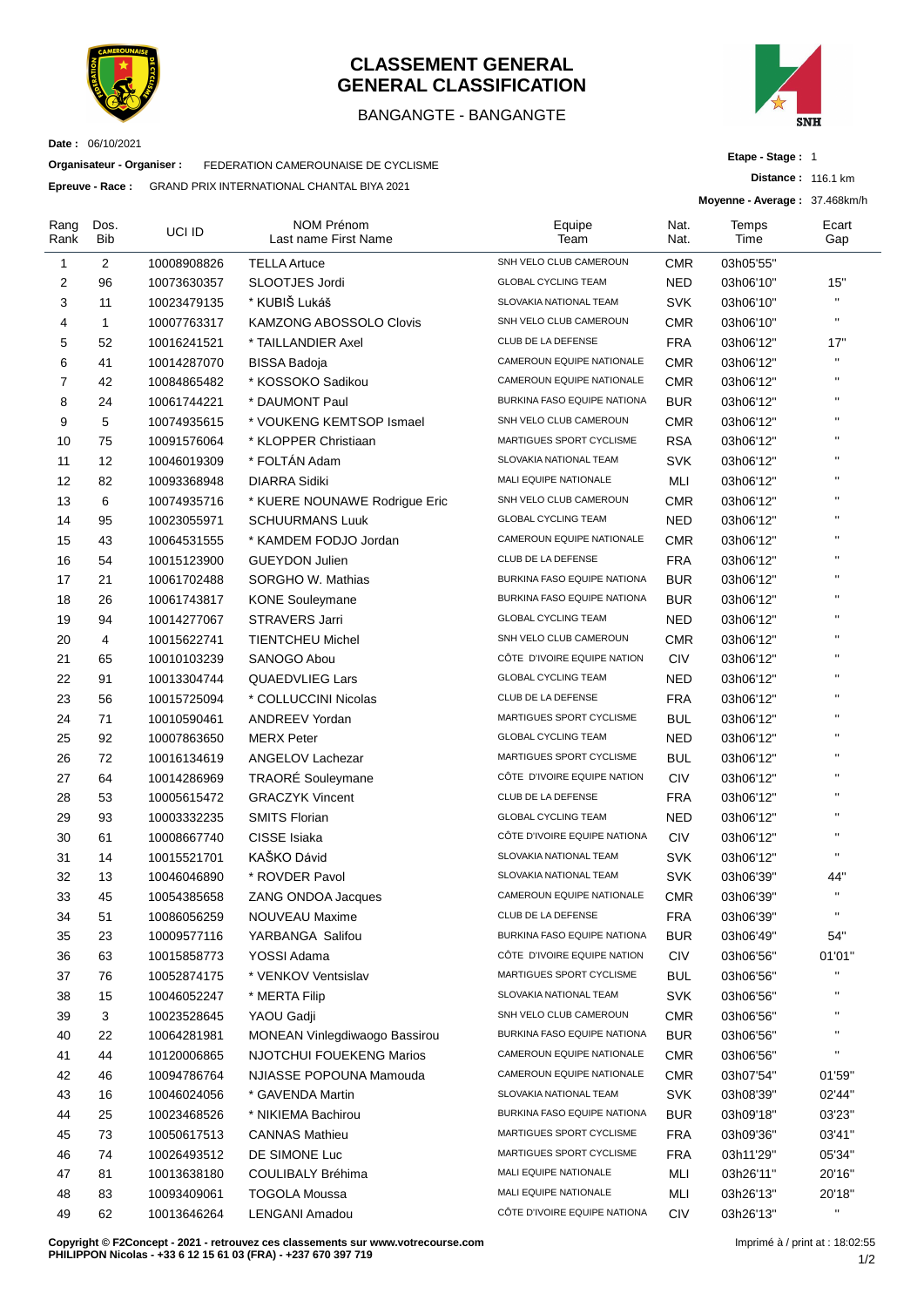| 50 | 32 | 10075803561 | SOWOU Rémi                 | <b>BENIN EQUIPE NATIONALE</b> | <b>BEN</b> | 03h26'15" | 20'20" |
|----|----|-------------|----------------------------|-------------------------------|------------|-----------|--------|
| 51 | 55 | 10014727412 | <b>KERVADEC Stevan</b>     | CLUB DE LA DEFENSE            | FRA        | 03h28'15" | 22'20" |
| 52 | 34 | 10086932996 | * SOUDJI Romuald           | <b>BENIN EQUIPE NATIONALE</b> | <b>BEN</b> | 03h33'18" | 27'23" |
| 53 | 33 | 10109242895 | * SODJEDE Ricardo Chilvers | <b>BENIN EQUIPE NATIONALE</b> | <b>BEN</b> | 03h33'29" | 27'34" |
| 54 | 66 | 10065739409 | KOUADIO Kouamé Antoine     | CÔTE D'IVOIRE EQUIPE NATION   | CIV        | 03h36'18" | 30'23" |
| 55 | 31 | 10114659640 | KINNOUHEZAN Honoré         | <b>BENIN EQUIPE NATIONALE</b> | <b>BEN</b> | 03h37'50" | 31'55" |
| 56 | 85 | 10093452309 | TOGOLA Soumaïla            | <b>MALI EQUIPE NATIONALE</b>  | ML         | 03h42'59" | 37'04" |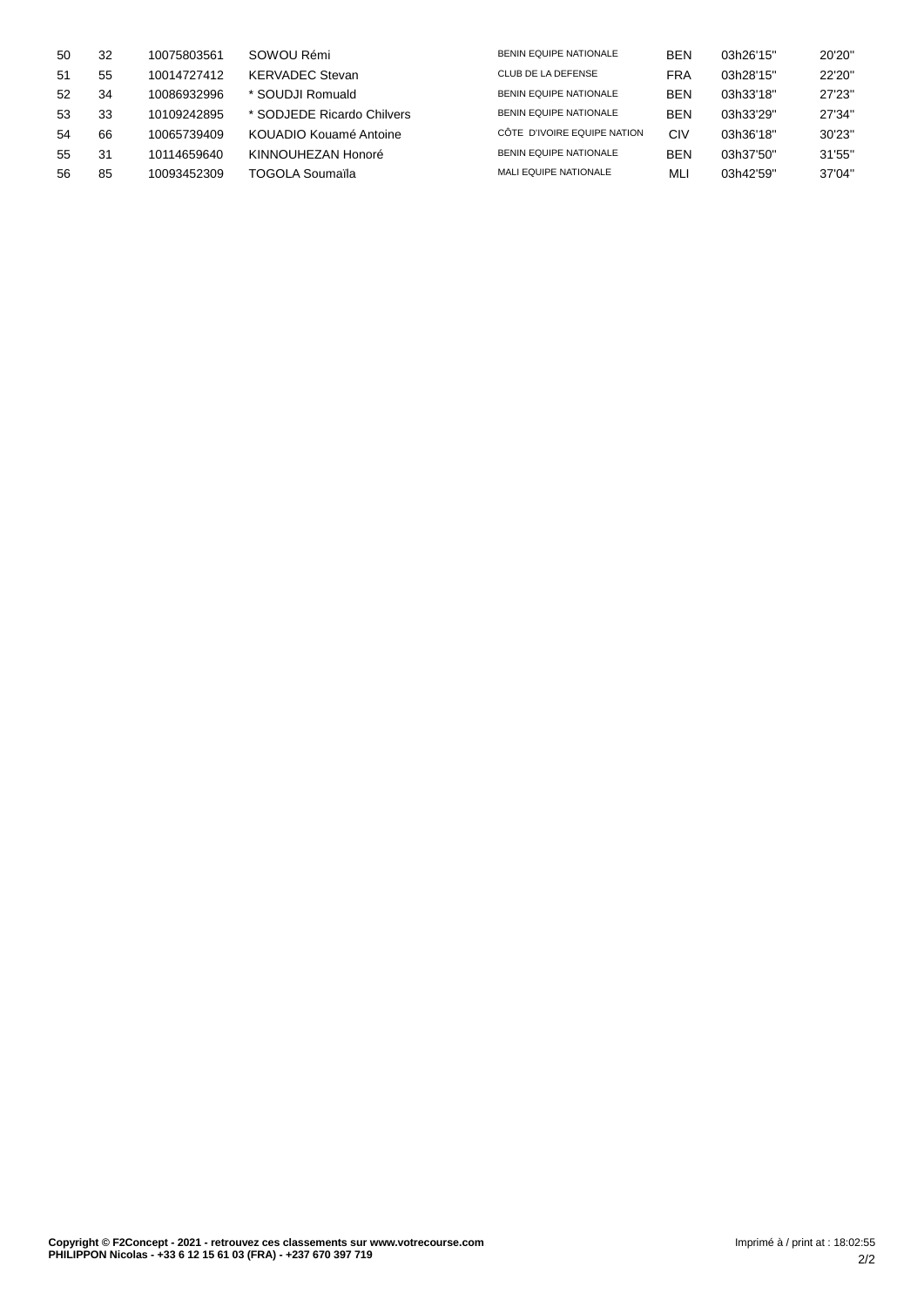

#### **Date :** 06/10/2021

#### BANGANGTE - BANGANGTE **CLASSEMENT PAR POINTS POINTS CLASSIFICATION**



#### **Organisateur - Organiser :** FEDERATION CAMEROUNAISE DE CYCLISME

#### **Epreuve - Race :** GRAND PRIX INTERNATIONAL CHANTAL BIYA 2021

| Rg      | Dos.         | Nom Prénom                         | Nat.       | Equipe     | Pts            | Bon. | Rg<br><b>Rk</b> | Dos.<br>Bib.   | Nom Prénom<br>Last name First name                   | UCI ID                     | Equipe<br>Team | Pts            |
|---------|--------------|------------------------------------|------------|------------|----------------|------|-----------------|----------------|------------------------------------------------------|----------------------------|----------------|----------------|
|         |              | km 24.5 - SPRINT INTERMEDIAIRE N°1 |            |            |                |      | $\overline{1}$  | $\overline{2}$ | <b>TELLA Artuce</b>                                  | 10008908826                | SNH            | 18             |
|         |              |                                    |            |            |                |      | $\overline{2}$  | 96             | SLOOTJES Jordi                                       | 10073630357                | GLO            | 12             |
| 1       | 12           | FOLTÁN Adam                        | <b>SVK</b> | <b>SVK</b> | 3              |      | 3               | 11             | KUBIŠ Lukáš                                          | 10023479135                | <b>SVK</b>     | 1 <sub>0</sub> |
| 2       | 94           | <b>STRAVERS Jarri</b>              | <b>NED</b> | GLO        | 2              |      | $\overline{4}$  | 1              | <b>KAMZONG ABOSSOLO Clovis</b>                       | 10007763317                | SNH            | ε              |
|         |              |                                    |            |            |                |      | 5               | 52             | <b>TAILLANDIER Axel</b>                              | 10016241521                | <b>DEF</b>     | 6              |
| 3       | 13           | <b>ROVDER Pavol</b>                | <b>SVK</b> | <b>SVK</b> | $\mathbf{1}$   |      | 6               | 41             | <b>BISSA Badoja</b>                                  | 10014287070                | <b>CMR</b>     |                |
|         |              |                                    |            |            |                |      | $\overline{7}$  | 42             | KOSSOKO Sadikou                                      | 10084865482                | <b>CMR</b>     |                |
|         |              | km 65.5 - SPRINT INTERMEDIAIRE N°2 |            |            |                |      | 8               | 12             | FOLTÁN Adam                                          | 10046019309                | <b>SVK</b>     |                |
|         |              |                                    |            |            |                |      | 9               | 24             | <b>DAUMONT Paul</b>                                  | 10061744221                | <b>BUR</b>     |                |
| 1       | 2            | <b>TELLA Artuce</b>                | <b>CMR</b> | SNH        | 3              |      | 10              | 5              | <b>VOUKENG KEMTSOP Ismael</b>                        | 10074935615                | SNH            |                |
| 2       | 6            | KUERE NOUNAWE Rodrigue Eric        | <b>CMR</b> | <b>SNH</b> | $\overline{2}$ |      | 11              | 6              | KUERE NOUNAWE Rodrigue Eric<br><b>STRAVERS Jarri</b> | 10074935716                | SNH<br>GLO     |                |
|         |              |                                    |            |            |                |      | 12<br>13        | 94<br>75       | <b>KLOPPER Christiaan</b>                            | 10014277067<br>10091576064 | <b>MSC</b>     |                |
| 3       | 92           | <b>MERX Peter</b>                  | <b>NED</b> | GLO        | 1              |      | 14              | 92             | <b>MERX Peter</b>                                    | 10007863650                | GLO            |                |
|         |              |                                    |            |            |                |      | 15              | 13             | <b>ROVDER Pavol</b>                                  | 10046046890                | <b>SVK</b>     |                |
| Arrivée |              |                                    |            |            |                |      |                 |                |                                                      |                            |                |                |
|         | 2            | <b>TELLA Artuce</b>                | <b>CMR</b> | <b>SNH</b> | 15             |      |                 |                |                                                      |                            |                |                |
| 2       | 96           | SLOOTJES Jordi                     | <b>NED</b> | <b>GLO</b> | 12             |      |                 |                |                                                      |                            |                |                |
| 3       | 11           | KUBIŠ Lukáš                        | <b>SVK</b> | <b>SVK</b> | 10             |      |                 |                |                                                      |                            |                |                |
| 4       | $\mathbf{1}$ | <b>KAMZONG ABOSSOLO Clovis</b>     | <b>CMR</b> | <b>SNH</b> | 8              |      |                 |                |                                                      |                            |                |                |
| 5       | 52           | <b>TAILLANDIER Axel</b>            | <b>FRA</b> | <b>DEF</b> | 6              |      |                 |                |                                                      |                            |                |                |
| 6       | 41           | <b>BISSA Badoja</b>                | <b>CMR</b> | <b>CMR</b> | 5              |      |                 |                |                                                      |                            |                |                |
| 7       | 42           | KOSSOKO Sadikou                    | <b>CMR</b> | <b>CMR</b> | 4              |      |                 |                |                                                      |                            |                |                |
| 8       | 24           | <b>DAUMONT Paul</b>                | <b>BUR</b> | <b>BUR</b> | 3              |      |                 |                |                                                      |                            |                |                |
| 9       | 5            | <b>VOUKENG KEMTSOP Ismael</b>      | <b>CMR</b> | SNH        | $\overline{2}$ |      |                 |                |                                                      |                            |                |                |
| 10      | 75           | <b>KLOPPER Christiaan</b>          | <b>RSA</b> | <b>MSC</b> |                |      |                 |                |                                                      |                            |                |                |

**Etape - Stage :** 1

#### **Classement de l'étape - Stage classification Classement général - General classification**

| Nat.       | Equipe     | <b>Pts</b>     | Bon. | Rg<br>Rk       | Dos.<br>Bib.   | Nom Prénom<br>Last name First name | UCI ID      | Equipe<br>Team | Pts            |
|------------|------------|----------------|------|----------------|----------------|------------------------------------|-------------|----------------|----------------|
|            |            |                |      | 1              | $\overline{2}$ | <b>TELLA Artuce</b>                | 10008908826 | <b>SNH</b>     | 18             |
|            |            |                |      | $\overline{2}$ | 96             | SLOOTJES Jordi                     | 10073630357 | <b>GLO</b>     | 12             |
| <b>SVK</b> | <b>SVK</b> | 3              |      | 3              | 11             | KUBIŠ Lukáš                        | 10023479135 | <b>SVK</b>     | 10             |
|            |            | $\overline{2}$ |      | $\overline{4}$ | 1              | KAMZONG ABOSSOLO Clovis            | 10007763317 | <b>SNH</b>     | 8              |
| NED        | <b>GLO</b> |                |      | 5              | 52             | <b>TAILLANDIER Axel</b>            | 10016241521 | <b>DEF</b>     | 6              |
| SVK        | <b>SVK</b> | 1              |      | 6              | 41             | <b>BISSA Badoja</b>                | 10014287070 | <b>CMR</b>     | 5              |
|            |            |                |      | $\overline{7}$ | 42             | KOSSOKO Sadikou                    | 10084865482 | <b>CMR</b>     | $\overline{4}$ |
|            |            |                |      | 8              | 12             | FOLTÁN Adam                        | 10046019309 | <b>SVK</b>     | 3              |
|            |            |                |      | 9              | 24             | <b>DAUMONT Paul</b>                | 10061744221 | <b>BUR</b>     | 3              |
| CMR        | <b>SNH</b> | 3              |      | 10             | 5              | <b>VOUKENG KEMTSOP Ismael</b>      | 10074935615 | <b>SNH</b>     | 2              |
|            |            |                |      | 11             | 6              | <b>KUERE NOUNAWE Rodrique Eric</b> | 10074935716 | <b>SNH</b>     | $\overline{2}$ |
| CMR        | <b>SNH</b> | $\overline{2}$ |      | 12             | 94             | <b>STRAVERS Jarri</b>              | 10014277067 | <b>GLO</b>     | $\overline{2}$ |
| NED        | <b>GLO</b> | 1              |      | 13             | 75             | <b>KLOPPER Christiaan</b>          | 10091576064 | <b>MSC</b>     | 1              |
|            |            |                |      | 14             | 92             | <b>MERX</b> Peter                  | 10007863650 | <b>GLO</b>     | $\mathbf{1}$   |
|            |            |                |      | 15             | 13             | <b>ROVDER Pavol</b>                | 10046046890 | <b>SVK</b>     | $\mathbf{1}$   |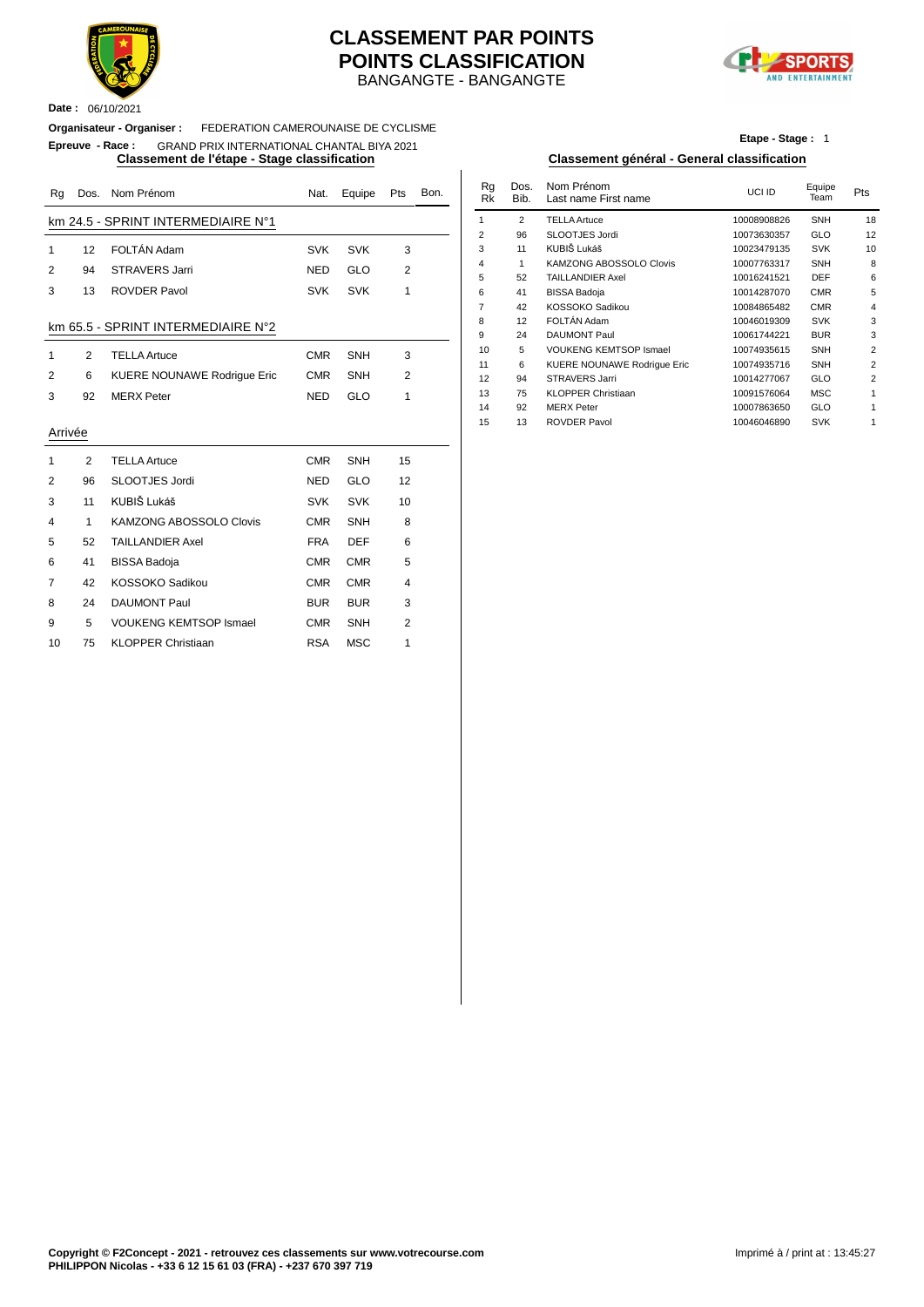

93 SMITS Florian

#### **MEILLEUR GRIMPEUR MOUNTAIN CLASSIFICATION**



BANGANGTE - BANGANGTE

#### FEDERATION CAMEROUNAISE DE CYCLISME **Organisateur - Organiser :**

#### $E$ preuve - **Race** : GRAND PRIX INTERNATIONAL CHANTAL BIYA 2021

#### **Classement de l'étape - Stage classification Classement général - General classification**

| Rg<br>Rk | Dos.<br><b>Bib</b> | Nom Prénom<br>Last name First name | Nat.       | Equipe<br>Team | Pts            | Bon. | Rg<br>Rk       | Dos<br>Bib     |
|----------|--------------------|------------------------------------|------------|----------------|----------------|------|----------------|----------------|
|          |                    | km 48.6 - GPM n°1 (3° catégorie)   |            |                |                |      | 1              | 94             |
| 1        | 94                 | <b>STRAVERS Jarri</b>              | <b>NED</b> | GLO            | 6              |      | $\overline{2}$ | 2              |
| 2        | 14                 | KAŠKO Dávid                        | <b>SVK</b> | <b>SVK</b>     | $\overline{4}$ |      | 3              | 14             |
| 3        | 4                  | <b>TIENTCHEU Michel</b>            | <b>CMR</b> | <b>SNH</b>     | $\overline{2}$ |      | 4              | $\overline{4}$ |
|          |                    |                                    |            |                |                |      | 5              | 93             |
|          |                    | km 100.3 - GPM n°2 (3° catégorie)  |            |                |                |      |                |                |
| 1        | 2                  | <b>TELLA Artuce</b>                | <b>CMR</b> | <b>SNH</b>     | 6              |      |                |                |
| 2        | 94                 | <b>STRAVERS Jarri</b>              | <b>NED</b> | GLO            | $\overline{4}$ |      |                |                |
| 3        | 93                 | <b>SMITS Florian</b>               | <b>NED</b> | GLO            | 2              |      |                |                |

NED GLO

**Etape - Stage :** 1

| Bon. | Ra<br>Rk | Bib. | Dos. Nom Prénom<br>Last name First name | UCI ID      | Equipe<br>Team | Pts |
|------|----------|------|-----------------------------------------|-------------|----------------|-----|
|      |          | 94   | STRAVERS Jarri                          | 10014277067 | GLO            | 10  |
|      | 2        | 2    | <b>TELLA Artuce</b>                     | 10008908826 | <b>SNH</b>     | 6   |
|      | 3        | 14   | KAŠKO Dávid                             | 10015521701 | <b>SVK</b>     | 4   |
|      | 4        | 4    | <b>TIENTCHEU Michel</b>                 | 10015622741 | <b>SNH</b>     | 2   |
|      | 5        | 93   | <b>SMITS Florian</b>                    | 10003332235 | GLO            | 2   |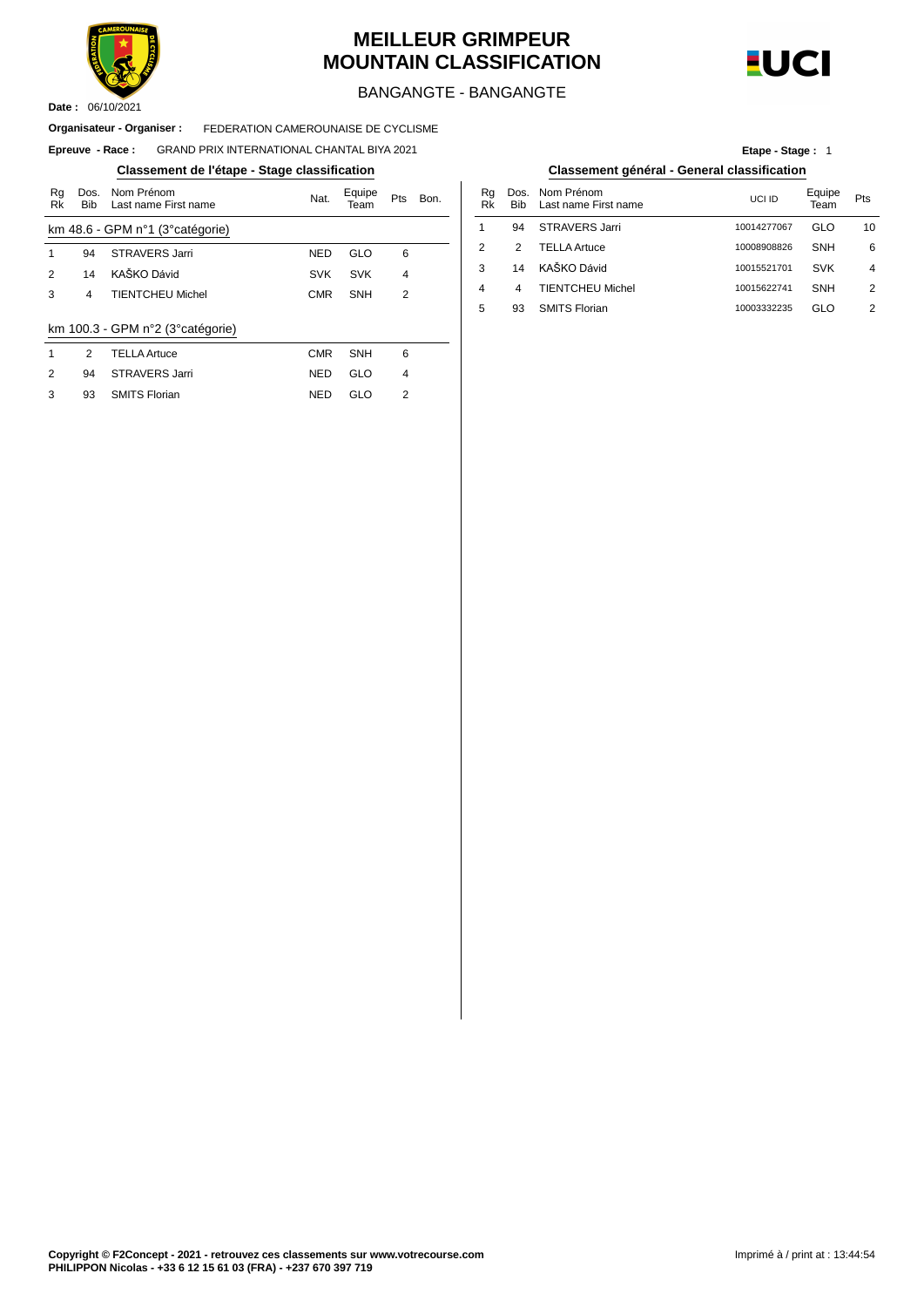

#### BANGANGTE - BANGANGTE **CLASSEMENT GENERAL DES JEUNES BEST YOUNG GENERAL CLASSIFICATION**



**Etape - Stage :** 1

**Distance :** 116.1 km

**Organisateur - Organiser :** FEDERATION CAMEROUNAISE DE CYCLISME

#### **Epreuve - Race :** GRAND PRIX INTERNATIONAL CHANTAL BIYA 2021

| Rang<br>Rank   | Dos.<br><b>Bib</b> | NOM Prénom<br>Last name First Name | Equipe<br>Team                       | UCI ID      | Temps<br>Time | Ecart<br>Gap |
|----------------|--------------------|------------------------------------|--------------------------------------|-------------|---------------|--------------|
|                | 11                 | KUBIŠ Lukáš                        | SLOVAKIA NATIONAL TEAM               | 10023479135 | 03h06'10"     |              |
| 2              | 52                 | <b>TAILLANDIER Axel</b>            | <b>CLUB DE LA DEFENSE</b>            | 10016241521 | 03h06'12"     | 02"          |
| 3              | 42                 | KOSSOKO Sadikou                    | <b>CAMEROUN EQUIPE NATIONALE</b>     | 10084865482 | 03h06'12"     | $\mathbf{H}$ |
| 4              | 24                 | <b>DAUMONT Paul</b>                | <b>BURKINA FASO EQUIPE NATIONALE</b> | 10061744221 | 03h06'12"     | $\mathbf{H}$ |
| 5              | 5                  | <b>VOUKENG KEMTSOP Ismael</b>      | SNH VELO CLUB CAMEROUN               | 10074935615 | 03h06'12"     | $\mathbf{H}$ |
| 6              | 75                 | <b>KLOPPER Christiaan</b>          | <b>MARTIGUES SPORT CYCLISME</b>      | 10091576064 | 03h06'12"     | $\mathbf{H}$ |
| $\overline{7}$ | 12                 | FOLTÁN Adam                        | <b>SLOVAKIA NATIONAL TEAM</b>        | 10046019309 | 03h06'12"     | $\mathbf{H}$ |
| 8              | 6                  | <b>KUERE NOUNAWE Rodrigue Eric</b> | SNH VELO CLUB CAMEROUN               | 10074935716 | 03h06'12"     | $\mathbf{H}$ |
| 9              | 43                 | KAMDEM FODJO Jordan                | <b>CAMEROUN EQUIPE NATIONALE</b>     | 10064531555 | 03h06'12"     | $\mathbf{H}$ |
| 10             | 56                 | <b>COLLUCCINI Nicolas</b>          | <b>CLUB DE LA DEFENSE</b>            | 10015725094 | 03h06'12"     | $\mathbf{H}$ |
| 11             | 13                 | <b>ROVDER Pavol</b>                | <b>SLOVAKIA NATIONAL TEAM</b>        | 10046046890 | 03h06'39"     | 29"          |
| 12             | 76                 | <b>VENKOV Ventsislav</b>           | <b>MARTIGUES SPORT CYCLISME</b>      | 10052874175 | 03h06'56"     | 46"          |
| 13             | 15                 | <b>MERTA Filip</b>                 | SLOVAKIA NATIONAL TEAM               | 10046052247 | 03h06'56"     | $\mathbf{H}$ |
| 14             | 16                 | <b>GAVENDA Martin</b>              | SLOVAKIA NATIONAL TEAM               | 10046024056 | 03h08'39"     | 02'29"       |
| 15             | 25                 | <b>NIKIEMA Bachirou</b>            | <b>BURKINA FASO EQUIPE NATIONALE</b> | 10023468526 | 03h09'18"     | 03'08"       |
| 16             | 34                 | SOUDJI Romuald                     | <b>BENIN EQUIPE NATIONALE</b>        | 10086932996 | 03h33'18"     | 27'08"       |
| 17             | 33                 | <b>SODJEDE Ricardo Chilvers</b>    | <b>BENIN EQUIPE NATIONALE</b>        | 10109242895 | 03h33'29"     | 27'19"       |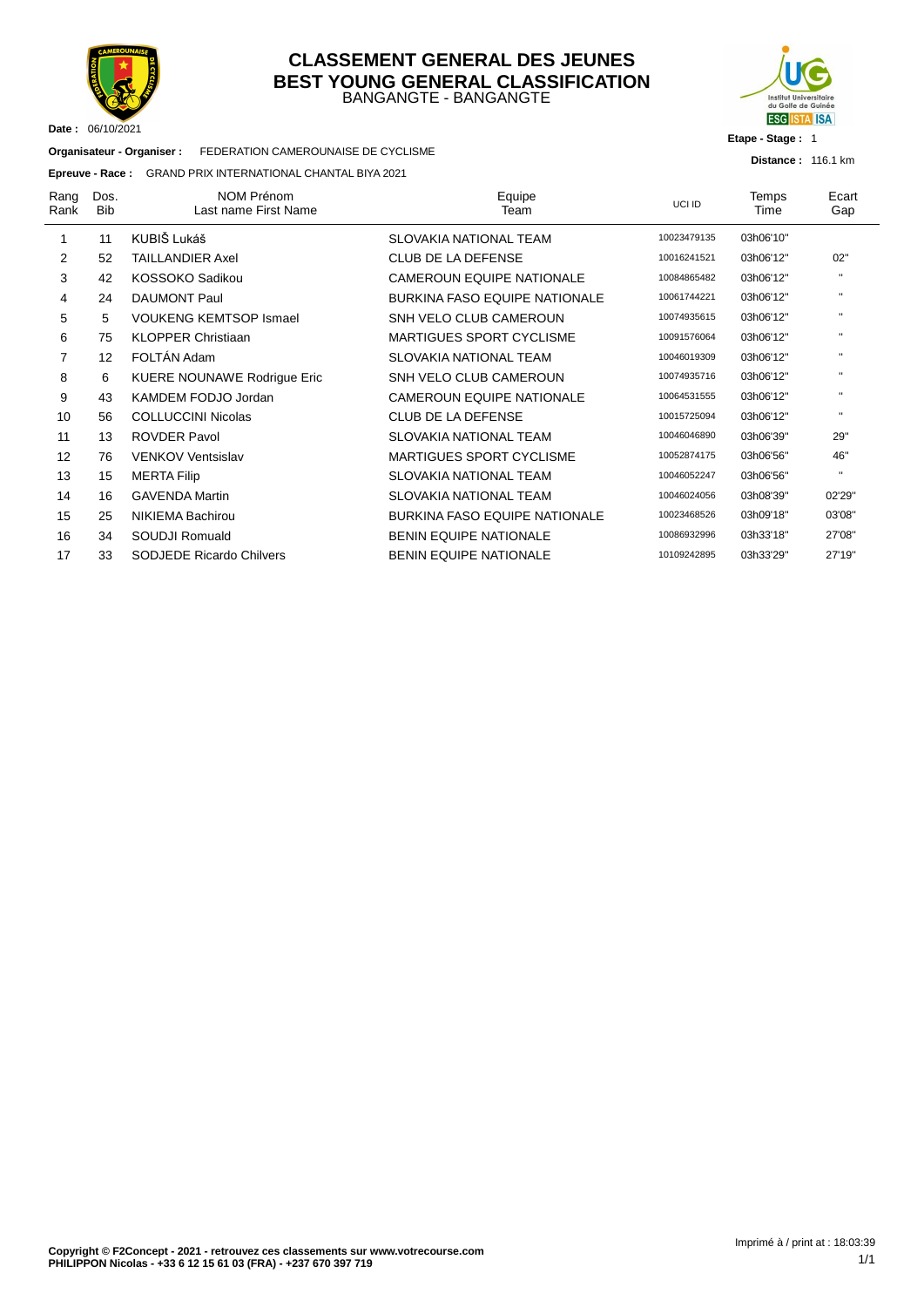

#### **CLASSEMENT PAR EQUIPE - TEAM CLASSIFICATION**

BANGANGTE - BANGANGTE

Ĭ.



**Etape - Stage :** 1

**Date :** 06/10/2021

 $\overline{a}$ 

#### **Organisateur - Organiser :** FEDERATION CAMEROUNAISE DE CYCLISME

**Epreuve - Race :** GRAND PRIX INTERNATIONAL CHANTAL BIYA 2021

#### **Classement de l'étape - Stage classification Classement général - Général classification**

| Rg<br>Rk       | Equipe<br>Team                                         | Temps<br>Time | Ecart<br>Gap |
|----------------|--------------------------------------------------------|---------------|--------------|
| 1              | SNH VELO CLUB CAMEROUN<br>$2 - 1 - 5$                  | 09h18'17"     |              |
| 2              | <b>GLOBAL CYCLING TEAM</b><br>$96 - 95 - 94$           | 09h18'34"     | 17"          |
| 3              | <b>SLOVAKIA NATIONAL TEAM</b><br>$11 - 12 - 14$        | 09h18'34"     | 17"          |
| 4              | CAMEROUN EQUIPE NATIONALE<br>$41 - 42 - 43$            | 09h18'36"     | 19"          |
| 5              | <b>BURKINA FASO EQUIPE NATIONALE</b><br>$24 - 21 - 26$ | 09h18'36"     | 19"          |
| 6              | CLUB DE LA DEFENSE<br>$52 - 54 - 56$                   | 09h18'36"     | 19"          |
| $\overline{7}$ | <b>MARTIGUES SPORT CYCLISME</b><br>$75 - 71 - 72$      | 09h18'36"     | 19"          |
| 8              | CÔTE D'IVOIRE EQUIPE NATIONALE<br>$65 - 64 - 61$       | 09h18'36"     | 19"          |
| 9              | <b>MALI EQUIPE NATIONALE</b><br>$82 - 81 - 83$         | 09h58'36"     | 40'19"       |
| 10             | <b>BENIN EQUIPE NATIONALE</b><br>32 - 34 - 33          | 10h33'02"     | 01h14'45"    |

| Rq<br>Rk | Equipe<br>Team                       | Temps<br>Time | Ecart<br>Gap |
|----------|--------------------------------------|---------------|--------------|
| 1        | SNH VELO CLUB CAMEROUN               | 09h18'17"     |              |
| 2        | <b>GLOBAL CYCLING TEAM</b>           | 09h18'34"     | 17"          |
| 3        | <b>SLOVAKIA NATIONAL TEAM</b>        | 09h18'34"     | 17"          |
| 4        | <b>CAMEROUN EQUIPE NATIONALE</b>     | 09h18'36"     | 19"          |
| 5        | <b>BURKINA FASO EQUIPE NATIONALE</b> | 09h18'36"     | 19"          |
| 6        | CLUB DE LA DEFENSE                   | 09h18'36"     | 19"          |
| 7        | <b>MARTIGUES SPORT CYCLISME</b>      | 09h18'36"     | 19"          |
| 8        | CÔTE D'IVOIRE EQUIPE NATIONALE       | 09h18'36"     | 19"          |
| 9        | <b>MALI EQUIPE NATIONALE</b>         | 09h58'36"     | 40'19"       |
| 10       | <b>BENIN EQUIPE NATIONALE</b>        | 10h33'02"     | 01h14'45"    |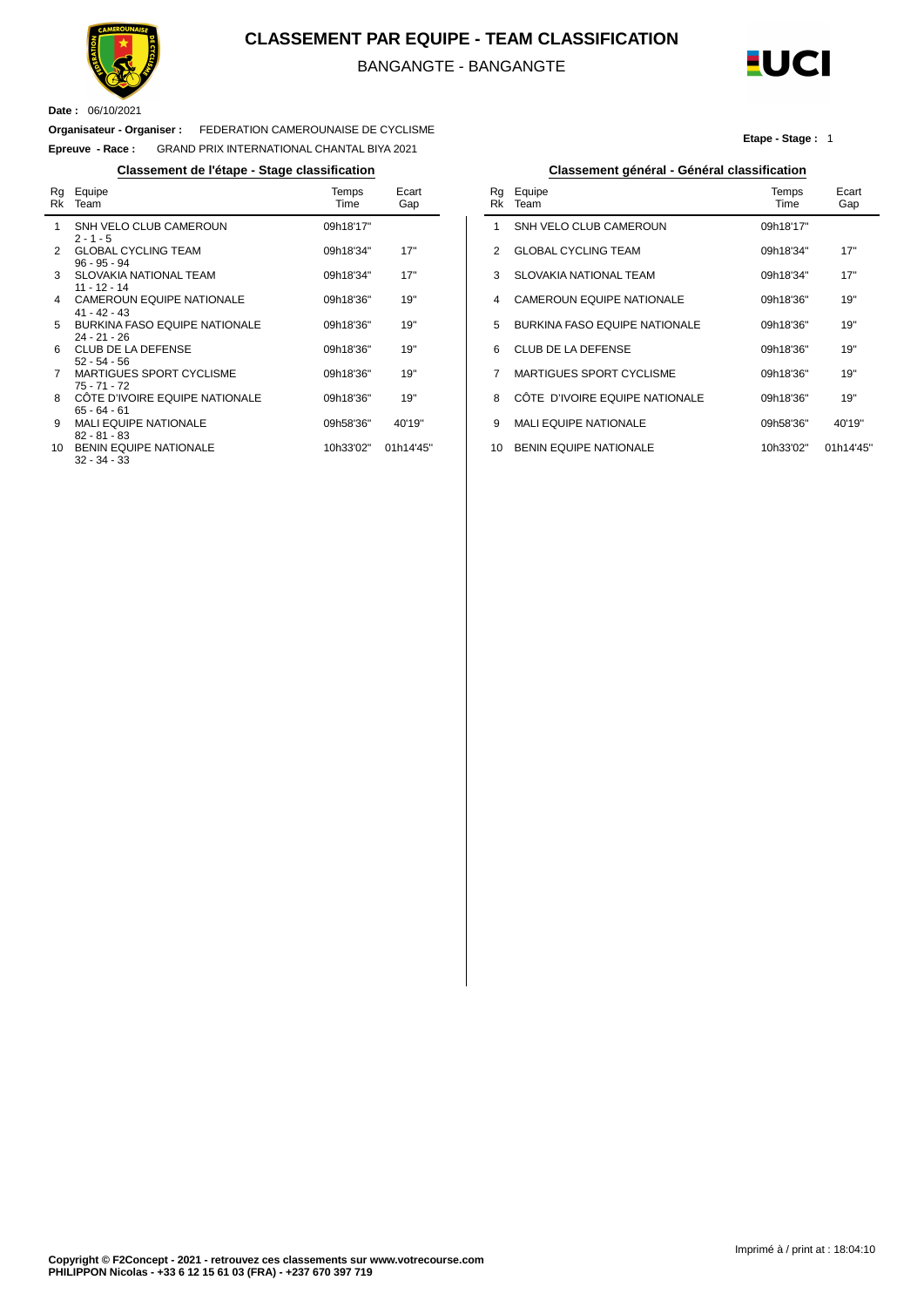#### BAFIA - NTUI **ORDRE DES VOITURES POUR L'ETAPE N° 2 CONVOY ORDER FOR STAGE 2**

07/10/2021 **Date :**

GRAND PRIX INTERNATIONAL CHANTAL BIYA 2021 FEDERATION CAMEROUNAISE DE CYCLISME **Organisateur - Organiseur : Epreuve - Race :**

| Rang<br>Rank | Equipe<br>Team                       |
|--------------|--------------------------------------|
| 1            | SNH VELO CLUB CAMEROUN               |
| 2            | <b>GLOBAL CYCLING TEAM</b>           |
| 3            | <b>SLOVAKIA NATIONAL TEAM</b>        |
| 4            | CLUB DE LA DEFENSE                   |
| 5            | <b>CAMEROUN EQUIPE NATIONALE</b>     |
| 6            | <b>BURKINA FASO EQUIPE NATIONALE</b> |
| 7            | <b>MARTIGUES SPORT CYCLISME</b>      |
| 8            | <b>MALI EQUIPE NATIONALE</b>         |
| 9            | CÔTE D'IVOIRE EQUIPE NATIONALE       |
| 10           | <b>BENIN EQUIPE NATIONALE</b>        |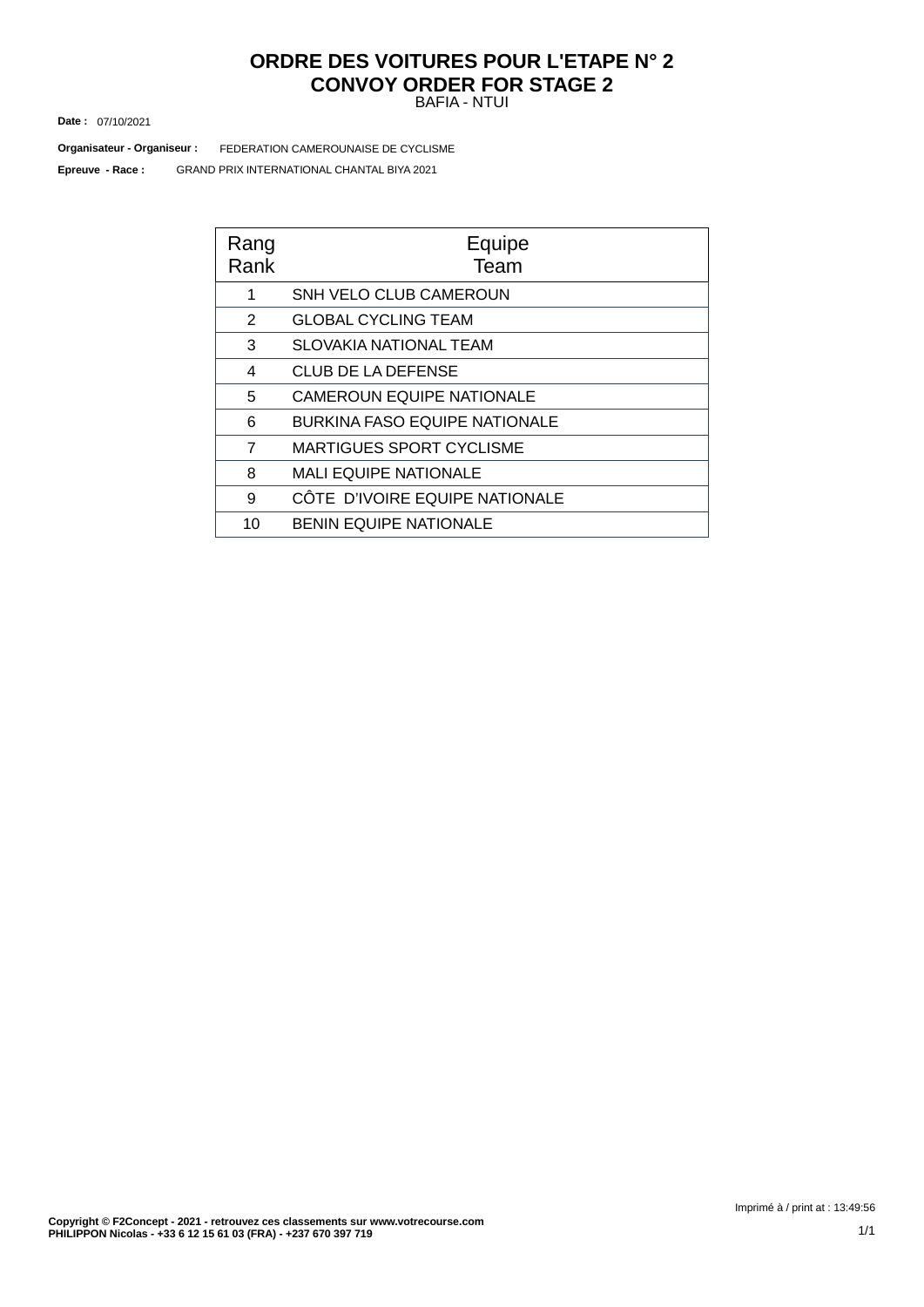

# **Communiqué du Collège des Commissaires**

### **Communiqué N°1**

## **Etape 1 : BANGANGTE - BANGANGTE**

Les heures de départ de la 2<sup>ème</sup> étape ont été ainsi modifiées : 11h00 à 11h40 : rassemblement de départ et signature place des fêtes de Bafia

11h45 : appel des coureurs

11h50 : départ fictif

12h00 : départ réel (sortie ville gare routière Bafia)